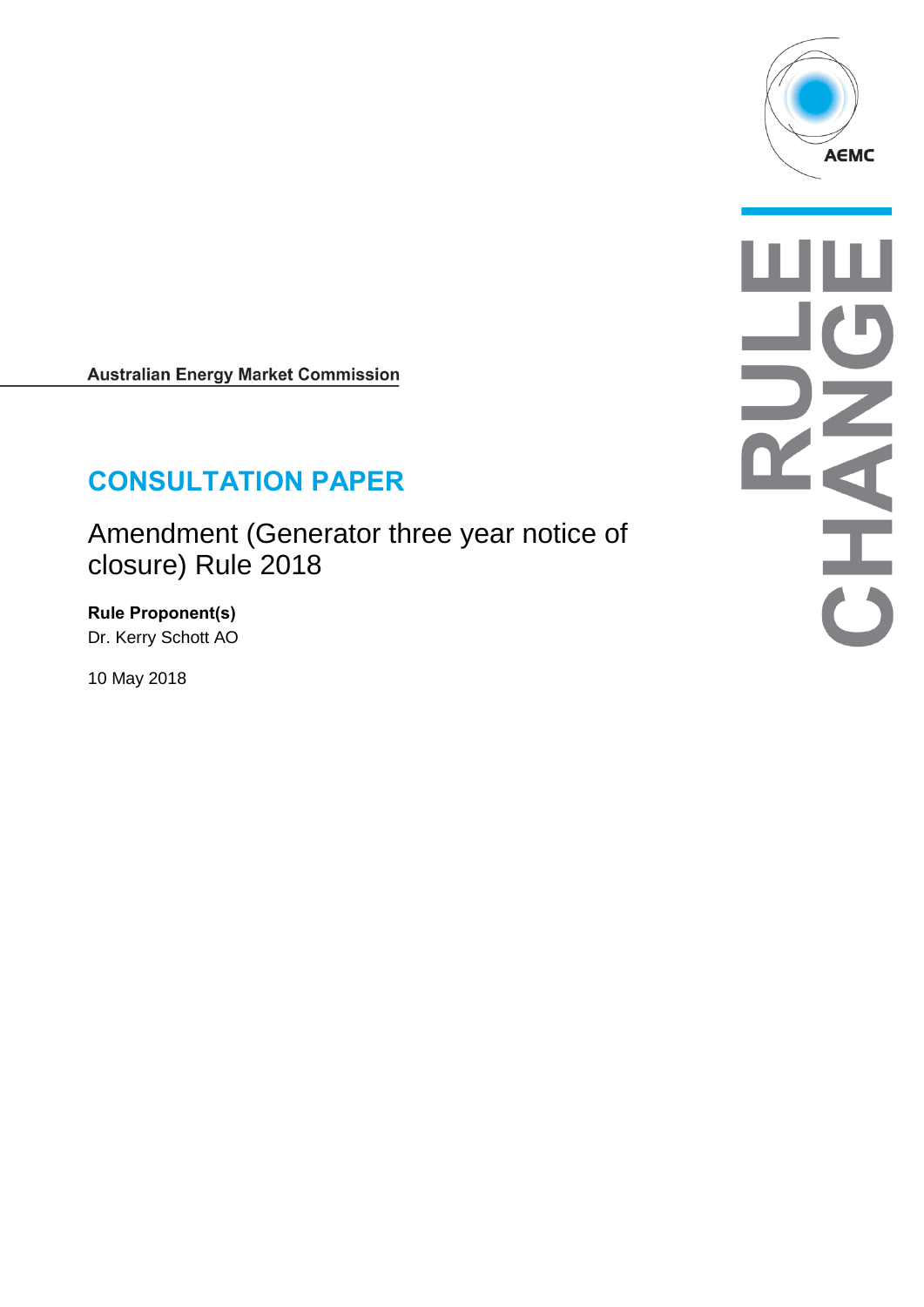#### **Inquiries**

Australian Energy Market Commission PO Box A2449 Sydney South NSW 1235

**E**: aemc@aemc.gov.au **T**: (02) 8296 7800 **F**: (02) 8296 7899

Reference: ERC0239

#### **Citation**

AEMC 2018, Generator three year notice of closure, Consultation paper, 10 May 2018 , Sydney

#### **About the AEMC**

The AEMC reports to the Council of Australian Governments (COAG) through the COAG Energy Council. We have two functions. We make and amend the national electricity, gas and energy retail rules and conduct independent reviews for the COAG Energy Council.

This work is copyright. The Copyright Act 1968 permits fair dealing for study, research, news reporting, criticism and review. Selected passages, tables or diagrams may be reproduced for such purposes provided acknowledgement of the source is included.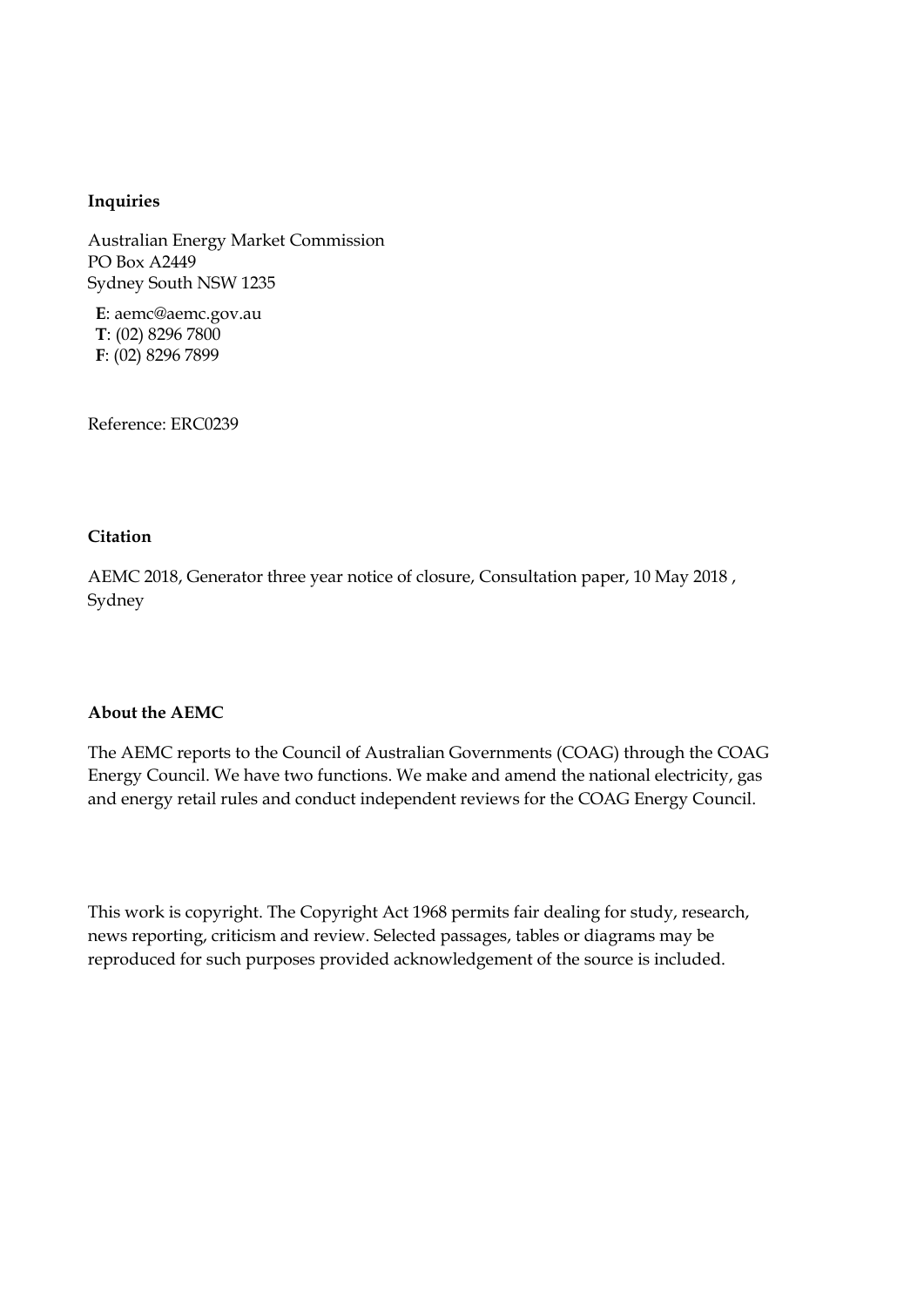## **Contents**

| 1               |     |                                                                    |  |  |
|-----------------|-----|--------------------------------------------------------------------|--|--|
| $\overline{2}$  |     |                                                                    |  |  |
|                 | 2.1 | The rule change request stems from a Finkel Review recommendation2 |  |  |
|                 | 2.2 |                                                                    |  |  |
|                 | 2.3 |                                                                    |  |  |
| 3               |     |                                                                    |  |  |
|                 | 3.1 |                                                                    |  |  |
|                 | 3.2 |                                                                    |  |  |
|                 | 3.3 |                                                                    |  |  |
| 4               |     |                                                                    |  |  |
|                 | 4.1 |                                                                    |  |  |
|                 | 4.2 |                                                                    |  |  |
| 5               |     |                                                                    |  |  |
|                 | 5.1 |                                                                    |  |  |
|                 | 5.2 |                                                                    |  |  |
|                 | 5.3 |                                                                    |  |  |
|                 | 5.4 |                                                                    |  |  |
|                 | 5.5 |                                                                    |  |  |
| $6\overline{6}$ |     |                                                                    |  |  |
|                 | 6.1 |                                                                    |  |  |
|                 | 6.2 |                                                                    |  |  |
|                 |     |                                                                    |  |  |
| A               |     |                                                                    |  |  |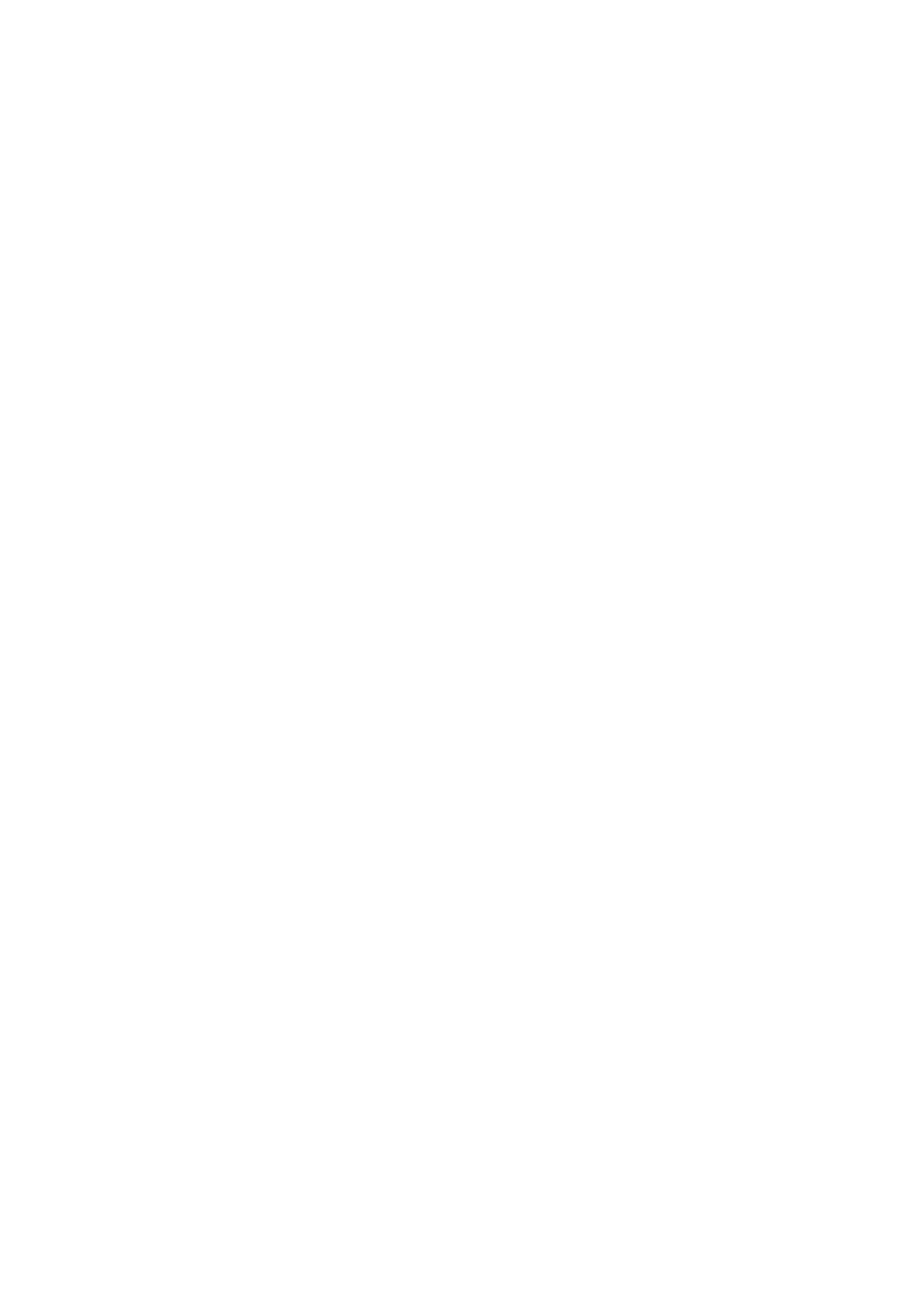## <span id="page-4-0"></span>**1 Introduction**

On 6 March 2018, the Chair of the Energy Security Board (ESB), Dr Kerry Schott AO, submitted a rule change request to the Australian Energy Market Commission (AEMC or Commission) to propose changes to the National Electricity Rules (NER) that would assist in managing the retirement of the existing coal-fired generators as they reach the end of their economic lives. Specifically, the rule change request seeks to:

- require scheduled and semi-scheduled generators to provide the Australian Energy Market Operator (AEMO) with the expected closure year of each of their generating units and at least three years notice of any cessation of registration of a Generator<sup>1</sup> or termination of classification of a generating unit as scheduled or semi-scheduled
- enhance AEMO reporting through the medium term (MT) projected assessment of system adequacy (PASA) reporting process and Electricity Statement of Opportunities (ESOO)
- give the Reliability Panel the discretion to identify specific energy constraint scenarios for the focus of study under the Energy Adequacy Assessment Projection (EAAP).

The rule change request can be found on the Commission's website.2

This consultation paper has been prepared to facilitate public consultation on the rule change request and to seek stakeholder submissions. The paper sets out:

- the background to the rule change request (chapter 2)
- details of the rule change request (chapter 3)
- the framework for assessing the rule change request (chapter 4)
- questions and issues to facilitate the consultation (chapter 5)
- the process for making a submission (chapter 6).

 $1$  This is a reference to the person owning, controlling or operating the generating system, rather than the generating asset itself.

<sup>2</sup> AEMC, *Rule change request*, Generator three year notice of closure webpage, https://www.aemc.gov.au/rule-changes/generator-three-year-notice-closure.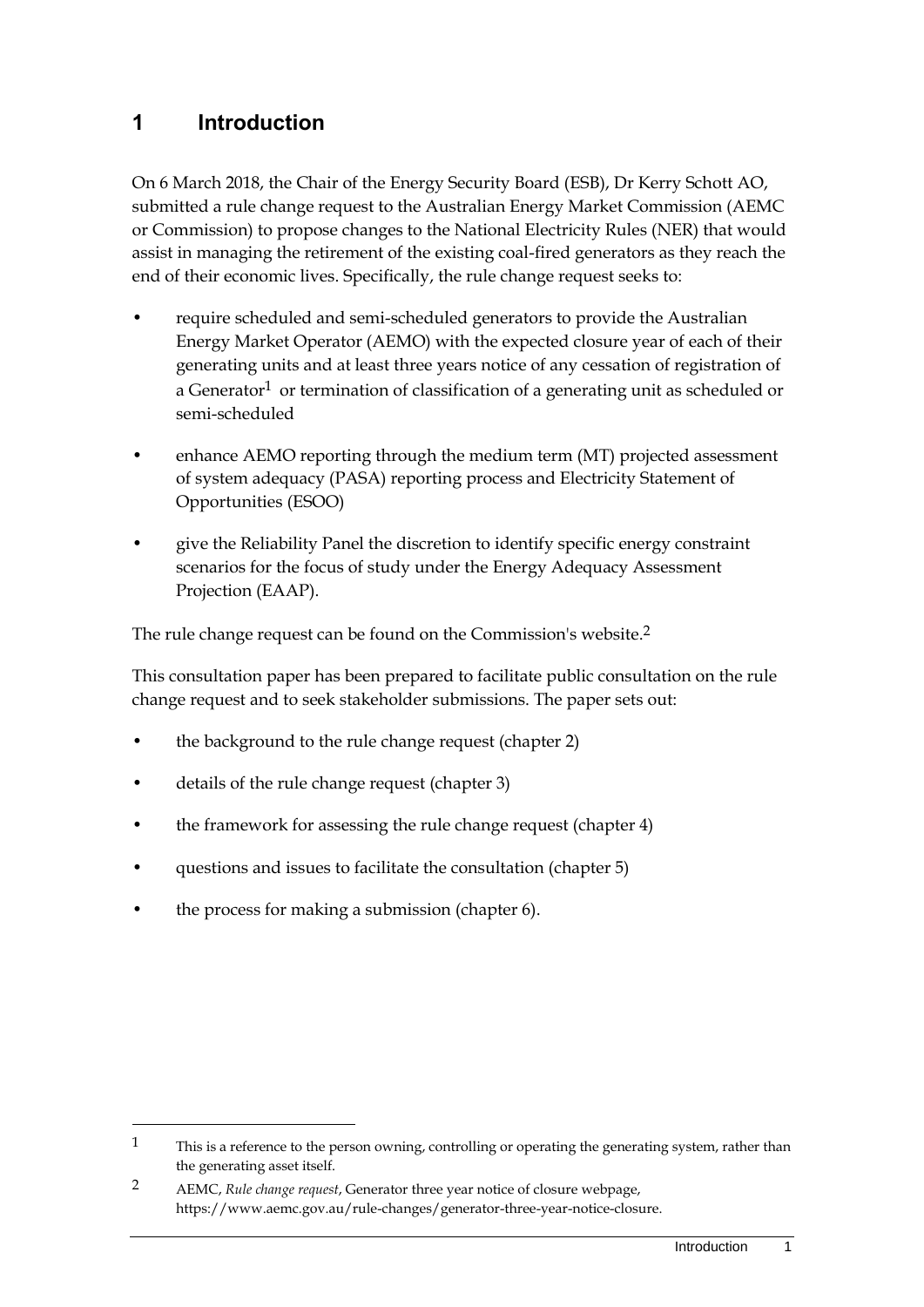## <span id="page-5-0"></span>**2 Background to the rule change request**

#### <span id="page-5-1"></span>**2.1 The rule change request stems from a Finkel Review recommendation**

The rule change request is based on one of the recommendations of the Independent Review into the Future Security of the National Electricity Market (Finkel Review). The Finkel Review identified managing the retirement of the existing coal-fired generators as they reach their end of life as a key challenge facing the NEM.

It noted that the uncertain and changing direction of emissions reduction policy for the electricity sector has compromised the investment environment in the NEM. The Finkel Panel recommended a policy package to achieve an orderly transition to a low emissions future. Part of this policy package was putting in place notice of closure requirements for large generators.3

### <span id="page-5-2"></span>**2.2 Finkel Review recommendation 3.2**

In its report, $4$  the Finkel Panel noted that "generators retire with much shorter notice to the market than the time it takes for new capacity to be planned, financed and constructed".5 According to the report, the Northern and Playford B generators gave only eleven months' notice of closure, while Hazelwood gave only five months. The report suggested that short notice of such closures is not atypical but is well below the notice required for replacement generation assets to come online.

The Finkel Panel felt it would be desirable for there to be a period of overlap between the entry of new capacity and the exit of old capacity. The report argued that, "(f)or this to be possible, the operator and the market must have better visibility over when existing large generators will exit the market".<sup>6</sup> While some information about expected closure dates is currently made public, the Finkel Panel suggested AEMO should do more to gather and publicise informed and up-to-date estimates of closure and that this should involve more active discussion with generator owners and operators.

Consequently, the Finkel Review recommended:7

<sup>3</sup> The other parts of the package that the Finkel Panel recommended was the introduction of an emissions reduction mechanism and a Generator Reliability Obligation. The National Energy Guarantee proposed by the Energy Security Board is seeking to address these other parts of the orderly transition package.

<sup>4</sup> Commonwealth of Australia, *Independent Review into the Future Security of the National Electricity Market - Blueprint for the Future*, https://www.energy.gov.au/publications/independent-review-future-security-national-electricity -market-blueprint-future, June 2017.

<sup>5</sup> Ibid, p. 87.

<sup>6</sup> Ibid.

<sup>7</sup> See recommendation 3.2 of the Finkel Review report.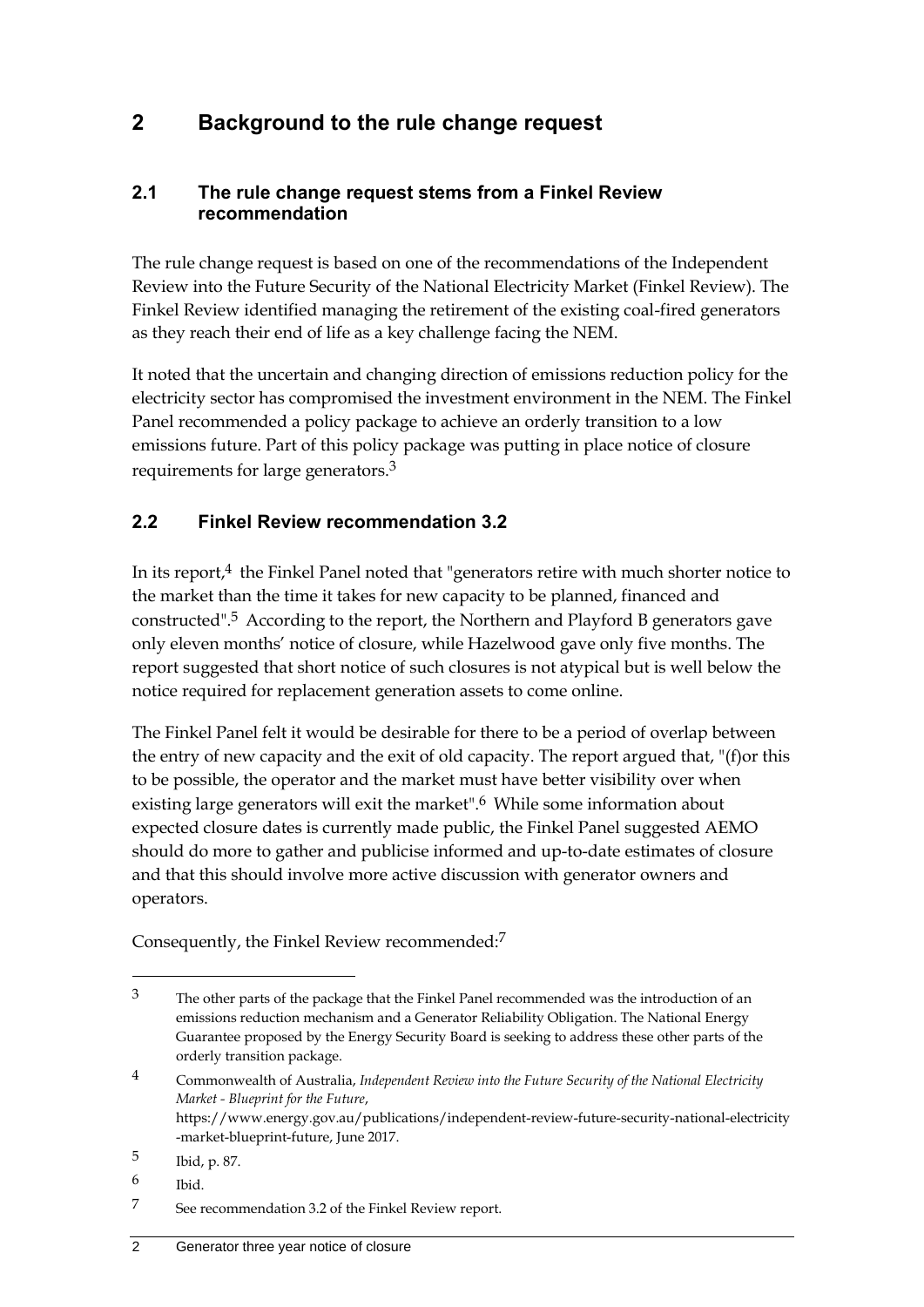- a requirement for all large generators to provide at least three years' notice prior to closure
- AEMO should maintain and publish a register of long-term expected closure dates for large generators.

The report recommended all types of large-scale generation should be covered, including coal, gas, hydro, wind and solar and suggested this would provide sufficient time for replacement capacity to be built and for affected communities to plan for change.

## <span id="page-6-0"></span>**2.3 Context**

-

The Commission notes that since the publication of the Finkel Panel's report, the reliability and security of the NEM has attracted considerable attention from policy makers.

The Energy Security Board has proposed a National Energy Guarantee that seeks to integrate energy and climate change policy instruments in the NEM to provide investors with the certainty they need to make long-term investments. $8$  The Guarantee is a foundational component of a broader work program to support this transition of Australia's energy system. At its meeting on 20 April 2018, the COAG Energy Council has directed the ESB to progress the detailed design of the National Energy Guarantee for determination in August 2018.

As part of that broader work program, the AEMC's reliability frameworks review is considering complementary changes to energy market design to support the Guarantee's objective in delivering long-term reliability at least cost. In addition, the Commission has received two rule changes from AEMO in relation to the RERT, one to reinstate the long-notice RERT by June 20189 and a broader rule change seeking enhancements to the RERT.10

Given this broader work program, the proposal to require AEMO to maintain and publish a register of long-term expected closure dates for large generators (i.e. the subject of this rule change) is related to information requirements about reliability and should be considered within this broader context. As such, the rule change request is being progressed alongside the Commission's *Reliability Frameworks Review* and forms part of the Commission's reliability work program.

It is also worth noting that the Commission has also previously considered the issue of generator closure from a different but somewhat related angle. On 16 June 2015, the

<sup>8</sup> Energy Security Board, *Call for public submissions on National Energy Guarantee*, Media Release, 15 Feb 2018.

<sup>9</sup> AEMC, *Reinstatement of long notice Reliability and Emergency Reserve Trader*, Rule changes webpage, https://www.aemc.gov.au/rule-changes/reinstatement-long-notice-reliability-and-emergency-res erve-trader

<sup>10</sup> AEMC, *Enhancement to the Reliability and Emergency Reserve Trader*, Rule changes webpage, https://www.aemc.gov.au/rule-changes/enhancement-reliability-and-emergency-reserve-trader.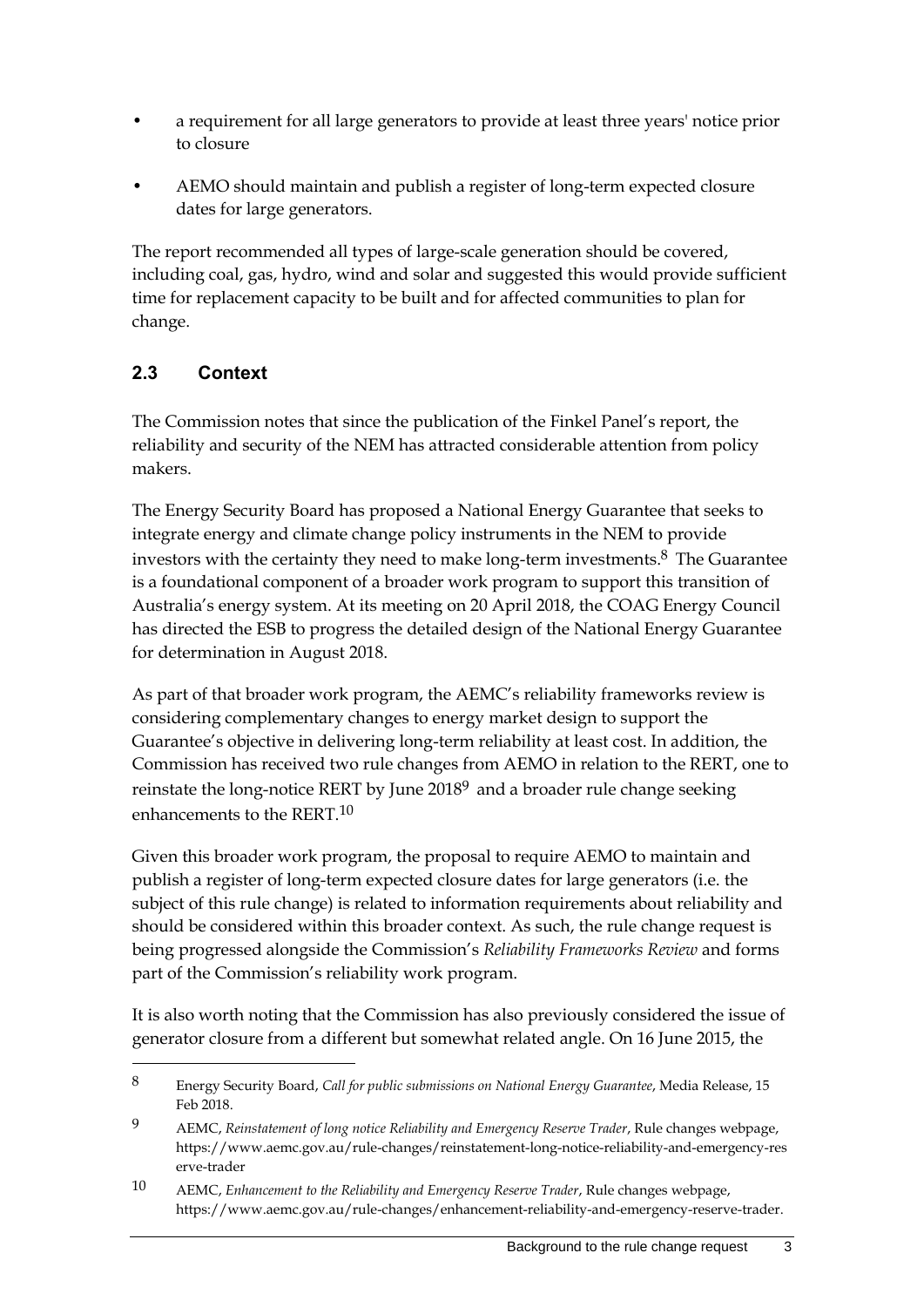Commission provided advice to the COAG Energy Council on the factors involved in a decision to retire or decommission generation assets and whether or not there were material barriers to their orderly exit from the NEM.11 The advice concluded that, while barriers to exit exist, there "is nothing in the National Electricity Law or Rules which would constitute a barrier to efficient exit decisions by generators in the NEM".12

[AppendixA](#page-23-0) contains a summary of this advice, focussing on the nature of generator closure decisions.

<sup>11</sup> AEMC website, Market Reviews Advice webpage, https://www.aemc.gov.au/sites/default/files/content/bda2ad5f-5065-423f-b4fe-5d848219e086/E PR0045-Advice-Barriers-to-Exit-Final.pdf, 16 June 2015.

<sup>12</sup> Ibid, p. 24.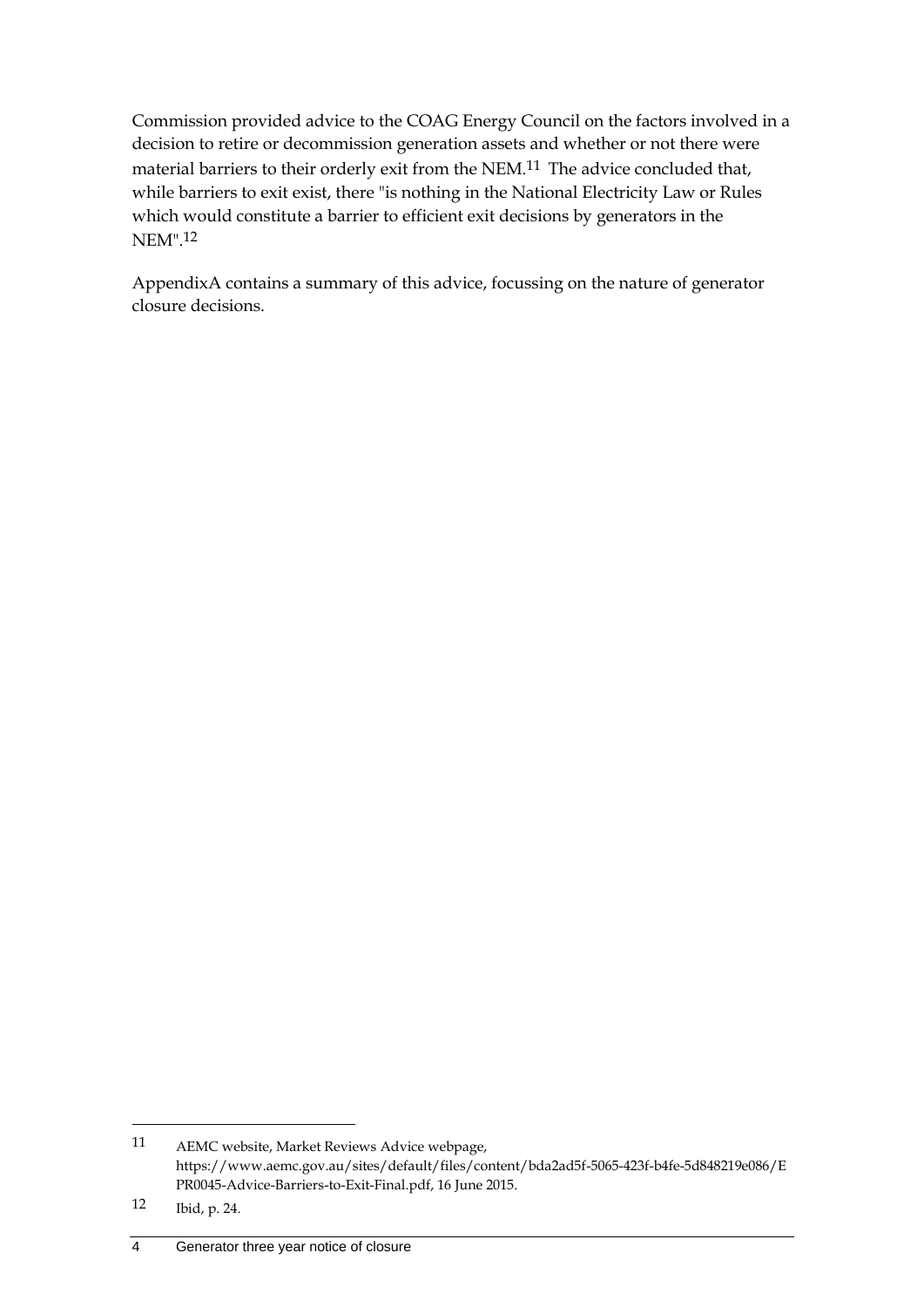## <span id="page-8-0"></span>**3 Details of the rule change request**

### <span id="page-8-1"></span>**3.1 Rationale for the rule change request**

The proponent says the proposed rule "is focussed on the provision of additional, specific information to AEMO on expected closure dates and includes a requirement that scheduled and semi-scheduled generators provide at least three years' notice of when it will cease to supply electricity or trade directly in the market".<sup>13</sup>

The proponent suggests the proposed rule change would assist in managing the retirement of the existing coal-fired generators by augmenting the existing reporting requirements on generators to provide additional information to AEMO relating to expected closure dates. This information would give AEMO and market participants (through AEMO's reporting) a better outlook of generator availability into the future.14

#### <span id="page-8-2"></span>**3.2 Proposed solution**

The rule change request includes a proposed rule, suggesting the following changes to the National Electricity Rules (NER):15

- Three years notice of cessation of registration as a Generator or termination of classification of a scheduled or semi-scheduled generating unit must be given to AEMO.
- A requirement for scheduled and semi-scheduled generators to notify AEMO on registration, and regularly update through the MT PASA reporting process, the year they expect a generating unit to cease supplying electricity (the "expected closure year"). The expected closure date should be no later than the expiry date of a generator's licence or authority to generate.
- A requirement that a date must be specified for when a generating unit classification is to be terminated, and in the case of a Market Generator, the date it will cease supplying electricity or trading directly into the market<sup>16</sup> in relation to one or more connection points (the "closure date ").
- The expected closure date for Scheduled or Semi-Scheduled Generators is to be no earlier than three years from the date the notice is provided in writing to AEMO. The closure date can only be earlier because of an event beyond the reasonable control of the Generator, and where the occurrence of the event could not reasonably have been foreseen by the relevant Generator.

<sup>13</sup> AEMC website, *Rule change request.pdf*, Generator three year notice of closure project webpage, https://www.aemc.gov.au/rule-changes/generator-three-year-notice-closure, p.11.

<sup>14</sup> Ibid, p.12.

<sup>15</sup> Ibid, p.12

<sup>16</sup> NER, Chapter 10 definition of 'market' includes all markets or exchanges described in the NER as conducted by AEMO (which includes the NEM).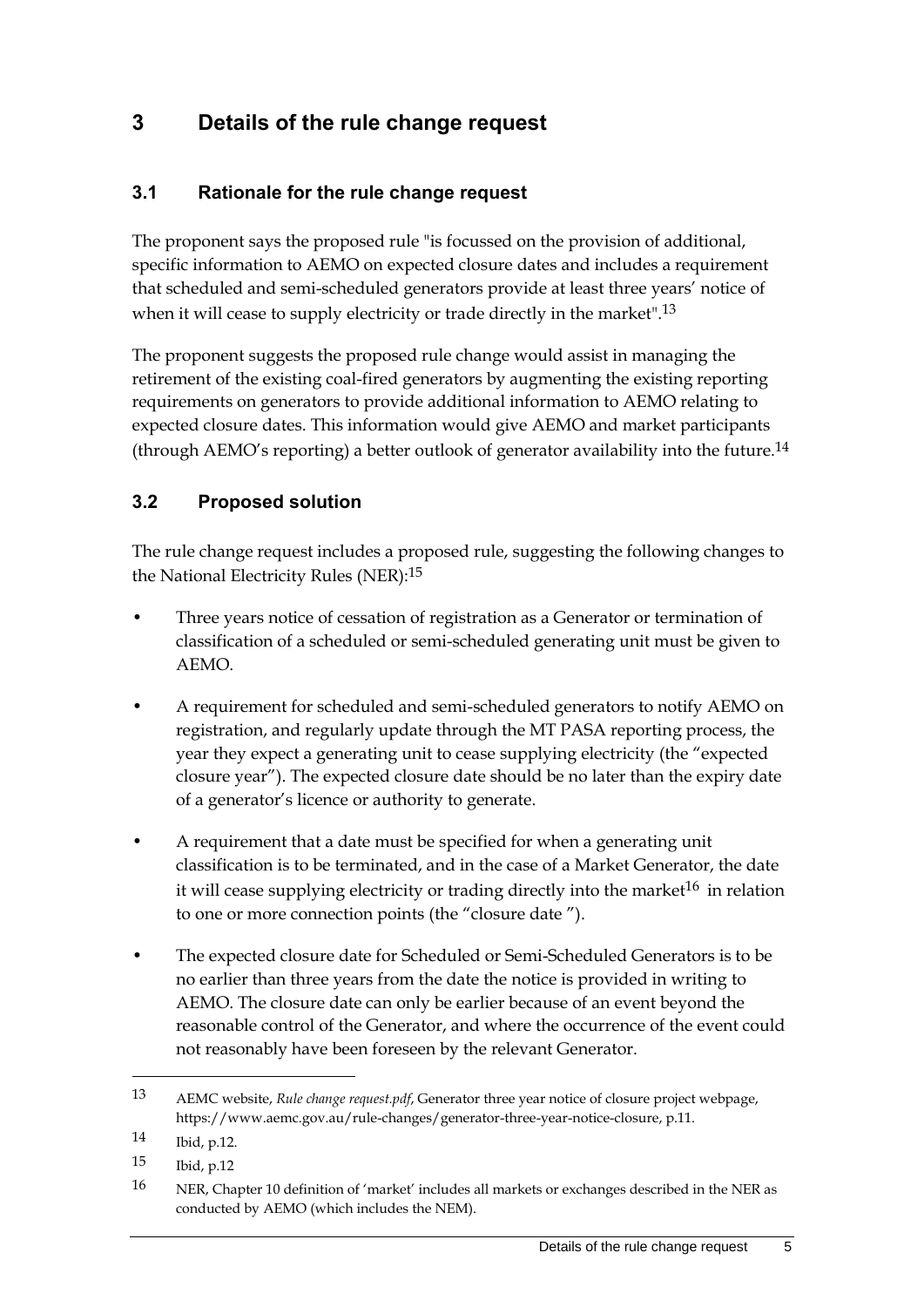- Enhanced AEMO reporting through the MT PASA and ESOO that specifically recognises the "expected closure year" for generating units.
- A proposed change to the current Energy Adequacy Assessment Projection (EAAP) process to give the Reliability Panel the discretion to identify specific energy constraint scenarios for the focus of study under the EAAP. This would require AEMO to consider a broader range of energy constraint scenarios than the conditions it currently considers.

## <span id="page-9-0"></span>**3.3 Contribution to the National Electricity Objective**

The proponent argues the proposed rule change request will contribute to the national electricity objective (NEO) by promoting efficient investment in, efficient operation and use of, electricity services for the long term interests of consumers.<sup>17</sup> It expects the proposed rule will:

- **Improve the provision of information:** The arrangements for registration and any additional reporting requirements in the NER should be clear, consistent and understandable to all participants. The inclusion of clear reporting requirements around expected closure dates of generators should support accountability and confidence in the system.
- **Enhance transparency and predictability:** The transparency of information is a key feature of the efficient operation of the NEM. Market participants need access to clear, timely and accurate information in order to allow them to make efficient commercial and operational decisions. Greater transparency resulting from additional reporting requirements should make it easier for market participants to examine trends and plan for the future therefore contributing to more informed and efficient decision making.

1

<sup>17</sup> Ibid, p.13.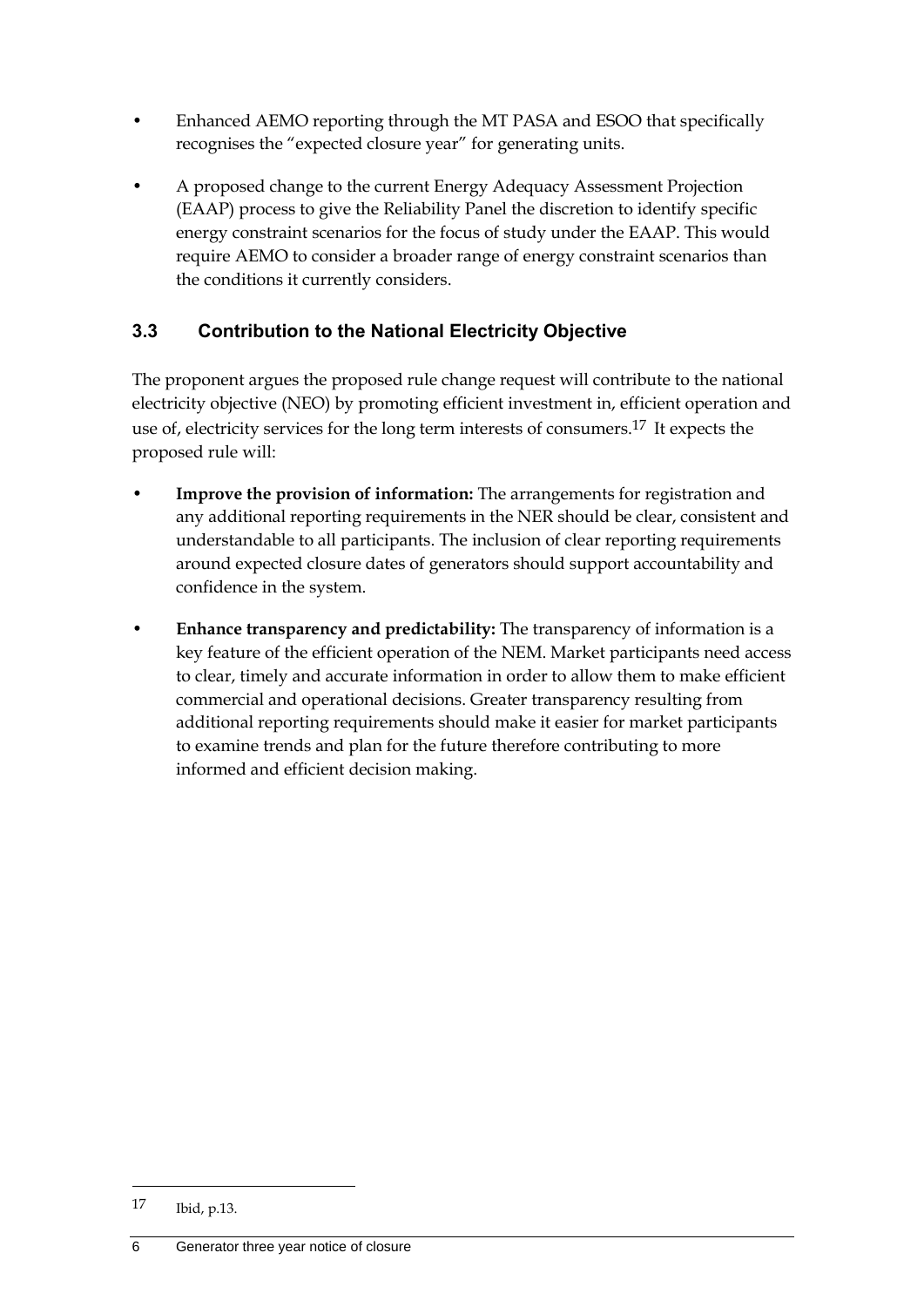## <span id="page-10-0"></span>**4 Assessment framework**

The Commission's assessment of this Rule change request must consider whether the proposed Rule promotes the National Electricity Objective (NEO).

From 1 July 2016, the NER, as amended from time to time, apply in the Northern Territory, subject to derogations set out in Regulations made under the Northern Territory legislation adopting the National Electricity Law (NEL).18 Under those Regulations, only certain parts of the NER have been adopted in the Northern Territory19. As the proposed rule related to parts of the NER that currently do not apply in the Northern Territory, the Commission has not assessed the proposed rule against additional elements required by the Northern Territory legislation.<sup>20</sup>

#### <span id="page-10-1"></span>**4.1 Rule making test**

#### **4.1.1 Achieving the NEO**

Under the NEL, the Commission may only make a rule if it is satisfied that the rule will, or is likely to, contribute to the achievement of the  $NEO<sup>21</sup>$ . This is the decision making framework the Commission must apply.

The NEO is: $22$ 

"To promote efficient investment in, and efficient operation and use of, electricity services for the long term interests of consumers of electricity with respect to -

- (a) price, quality, safety, reliability and security of supply of electricity; and
- (b) the reliability, safety and security of the national electricity system."

This rule change seeks to adjust incentives for market participants when they make investment or retirement decisions with respect to generation capacity. In particular it seeks to better coordinate the retirement of generation capacity with investment in new capacity. The aspects of the NEO that are most relevant to this rule change request are:

"efficient investment in ... electricity services"

<u>.</u>

22 Section 7 of the NEL.

<sup>18</sup> National Electricity (Northern Territory) (National Uniform Legislation) (Modifications) Regulations.

<sup>19</sup> For the version of the NER that applies in the Northern Territory, refer to : http://www.aemc.gov.au/Energy-Rules/National-electricity-rules/National-Electricity-Rules-(No rthern-Territory).

<sup>20</sup> National Electricity (Northern Territory) (National Uniform Legislation) Act 2015.

<sup>21</sup> Section 88 of the NEL.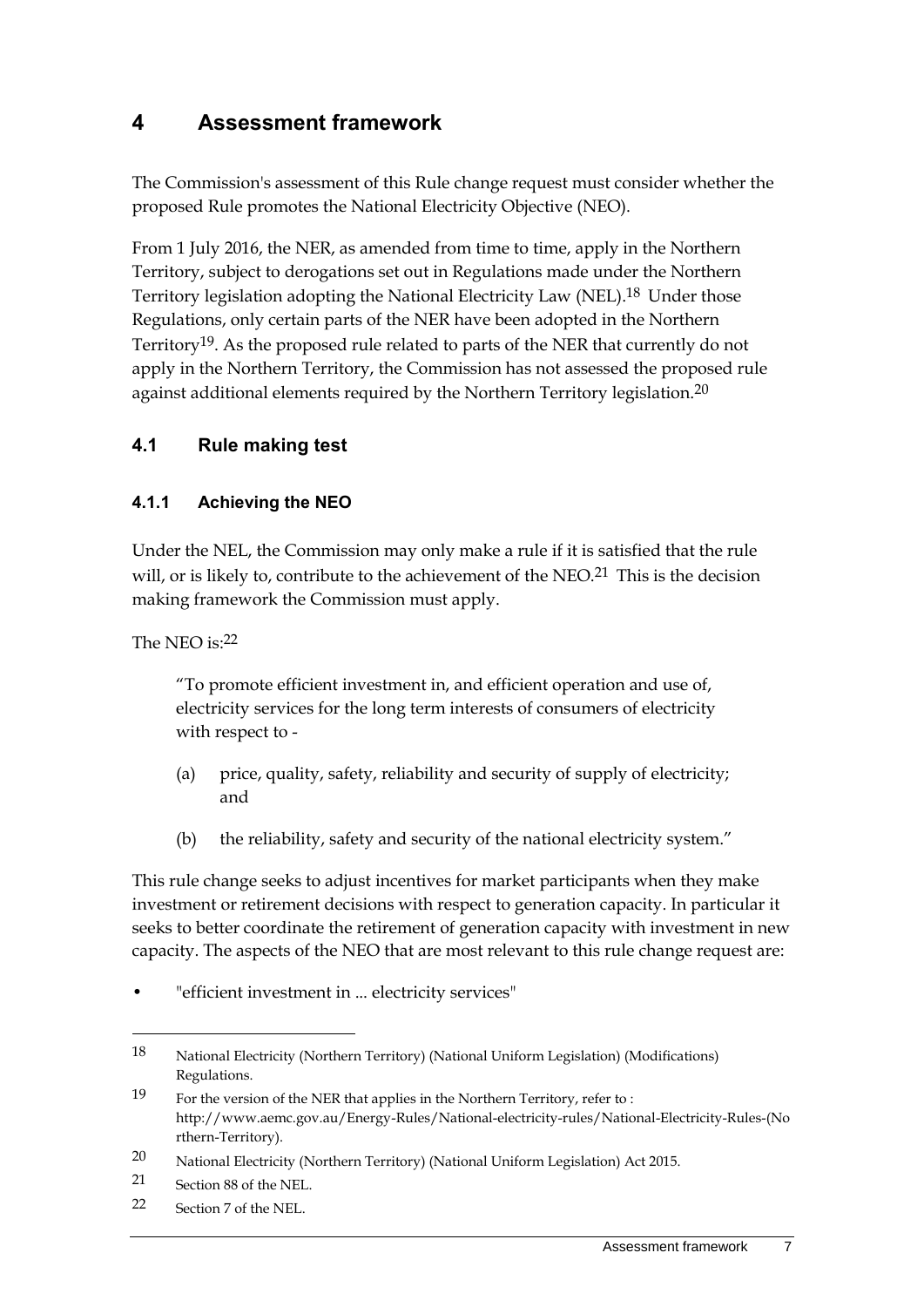- "price, ... reliability, and security of supply of electricity" and
- "reliability ... and security of the national electricity system".

#### **4.1.2 Assessment framework**

To determine whether the proposed rule would be likely to promote the NEO, the Commission will assess the rule change request against an assessment framework. The framework may be refined during the rule change process.

In particular it will consider the following principles:

- **Improve the provision of information**: The arrangements for registration and any additional reporting requirements in the NER should be clear, consistent and understandable to all participants. The inclusion of clear reporting requirements around expected closure dates of generators should support accountability and confidence in the system.
- **Enhance transparency and predictability**: The transparency of information is a key feature of the efficient operation of the NEM. Market participants need access to clear, timely and accurate information in order to allow them to make efficient commercial and operational decisions. Greater transparency resulting from additional reporting requirements should make it easier for market participants to examine trends and plan for the future therefore contributing to more informed and efficient decision making.
- **Efficiency of investment in and operation of generation capacity and demand response**: Improving the provision of information, transparency and predictability of information in the NEM can assist in promoting efficiency of investment in, and operation of generation capacity and demand response decisions. By publically disclosing, at the same time, to all interested parties information that is, or has the potential to be, market-sensitive, this can potentially help energy market participants to make more efficient decisions. The Commission will consider how the provision of this information could assist in market participants making more efficient investment and operational decisions.
- **Administrative costs**: The disclosure and maintenance of a register providing notice may increase administrative costs for market participants and AEMO. Furthermore, requiring market participants to decide on tentative closure dates could also result in an increase in administrative costs. The Commission will assess how the proposed rule affects administrative costs and consider these costs against the benefits the rule change may provide.

## <span id="page-11-0"></span>**4.2 Making a preferable rule**

Under s. 91A of the NEL, the Commission may make a rule that is different (including materially different) to a proposed rule (a more preferable rule) if it is satisfied that,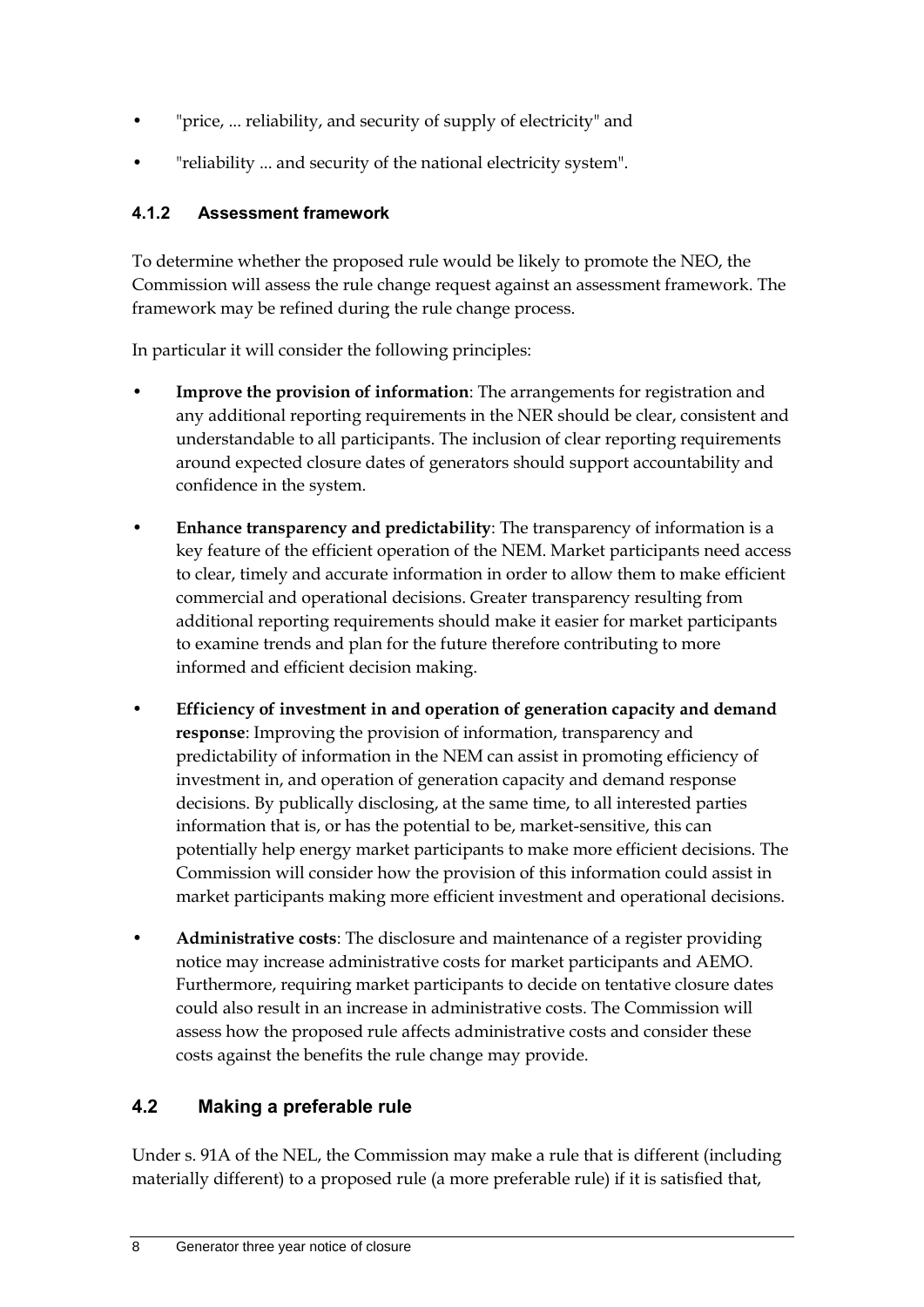having regard to the issue or issues raised in the rule change request, the more preferable rule will or is likely to better contribute to the achievement of the NEO.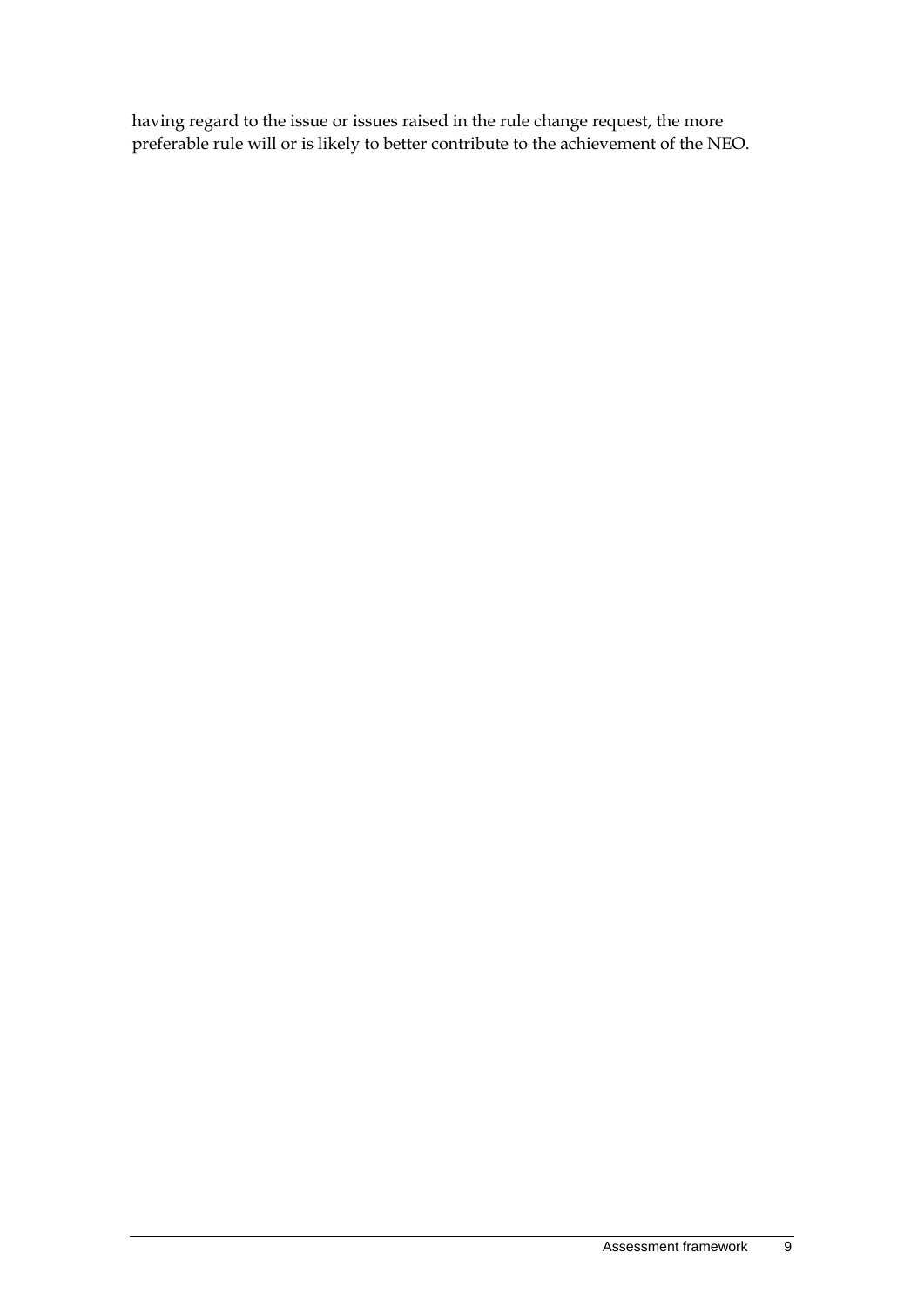## <span id="page-13-0"></span>**5 Issues for consultation**

Taking into consideration the assessment framework, the Commission has isolated five issues for consultation. Stakeholders are encouraged to comment on these issues as well as any other aspect of the rule change request or this paper, including the proposed assessment framework set out in the previous chapter.

The five issues are:

- 1. The nature of the policy challenge
- 2. Requirement to notify AEMO of closure
- 3. Enhanced reporting of expected closure
- 4. Compliance
- 5. Proposed change to the EAAP process.

Each of these is discussed in the following subsections.

### <span id="page-13-1"></span>**5.1 The nature of the policy challenge**

The proponent suggests the proposed rule change would assist in managing the retirement of the existing coal-fired generators by augmenting the existing reporting requirements on generators to provide information to AEMO relating to expected closure dates. This information would give AEMO and market participants (through AEMO's reporting) a better outlook of generator availability into the future.

While considering some of the issues with the policy challenge, stakeholders might want to review real cases, for example:

• **Northern and Playford B power stations**, which were brown-coal fired thermal power stations located at Port Paterson in South Australia, south of Port Augusta. Northern power station consisted of two 260 MW generating units (520 MW capacity in total). Playford B power station consisted of four 60 MW generating units (240 MW capacity in total). On 11 June 2015, Alinta Energy announced that Northern and Playford B power stations and the Leigh Creek coal mine that supplied them with fuel would "not operate beyond March 2018 (and may close earlier but not before March 2016)".23 This notice of intention was updated on 30 July 2015 that indicated the closure would "not operate beyond March 2017" and an earlier closure date would not be before March 2016, and only if circumstances warrant.24 On 7 October 2015, Alinta Energy announced

<sup>23</sup> Alinta Energy, *Flinders Operations Announcement*, News webpage, https://www.alintaenergy.com.au/nsw/about-us/news/flinders-operations-announcement.

<sup>24</sup> Alinta Energy, Flinders Operations Closure Update, News webpage, https://www.alintaenergy.com.au/about-us/news/flinders-operations-closure-update.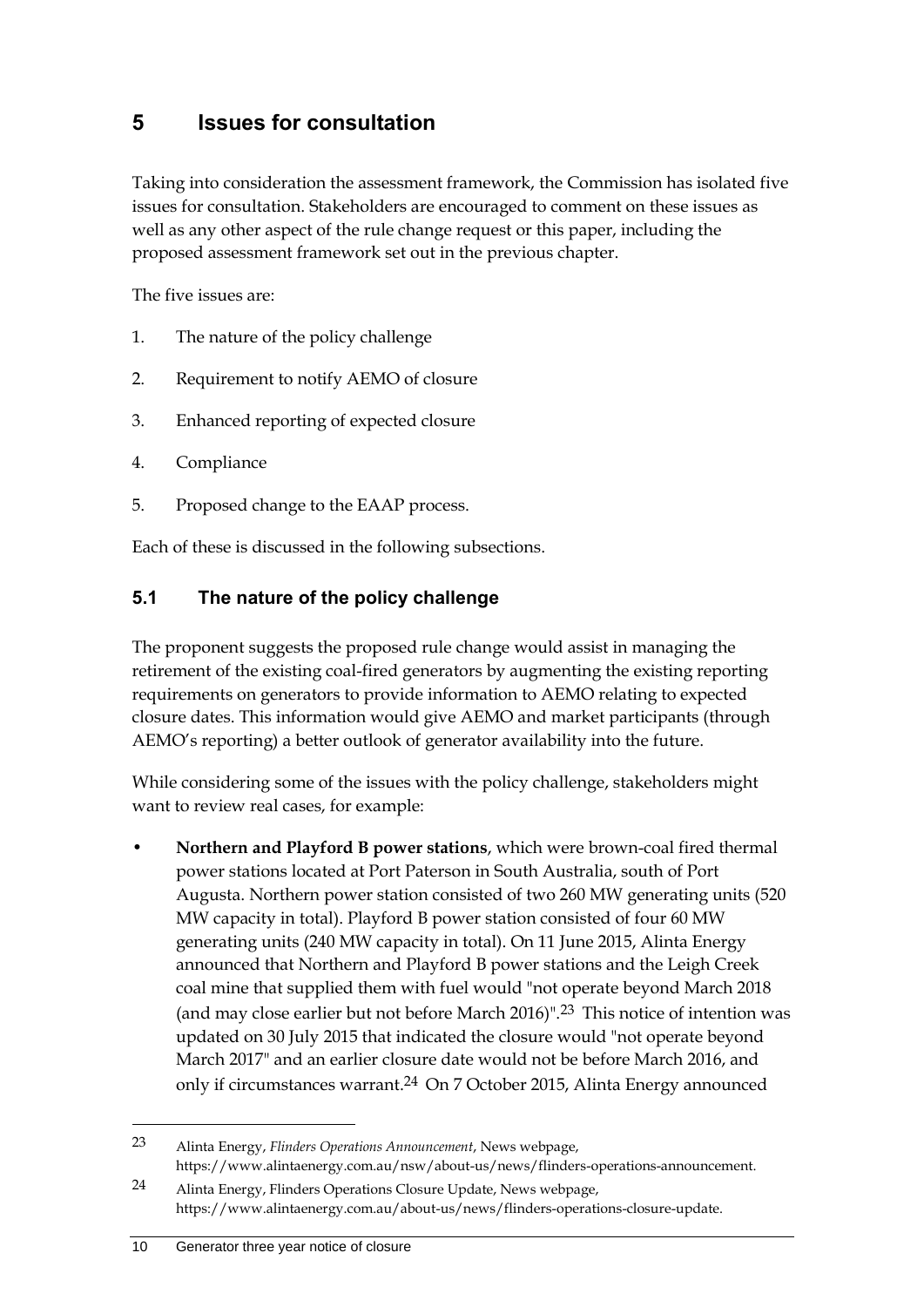that it planned to cease generation around 31 March 2016.<sup>25</sup> In the end, they both closed on 9 May 2016.

- **Hazelwood power station**, which was a brown-coal fired thermal power station located in the Latrobe Valley of Victoria, consisting of eight 200 MW generating units (1,600 MW capacity in total). On 3 November 2016, ENGIE published a press release announcing that the Hazelwood coal power station and the adjoining mine would close at the end of March  $2017<sup>26</sup>$  The generating units were shut down over two days on 28-29 March 2017.
- **Liddell power station**, which is a brown-coal fired thermal power station located at Lake Liddell in the Hunter region of New South Wales, consisting of four 500 MW generating units (2,000 MW capacity in total (but down rated to a total of 1,680 MW at the time of writing). After AGL published a new Greenhouse Gas Policy, which would provide "a pathway to decarbonisation of its electricity generation by 2050",<sup>27</sup>it issued a press release on 6 September 2017,<sup>28</sup> confirming "AGL was committed to the closure of the Liddell Power Station in 2022".

#### **Question 1 The nature of the policy challenge**

**What problems are caused by generators providing short notice of the closure?**

#### <span id="page-14-0"></span>**5.2 Requirement to notify AEMO of closure**

This section considers the following aspects of the requirements in the rule change request for notifying AEMO of closure:

- Nature of requirement to notify AEMO of closure
- Appropriate minimum notice period

<u>.</u>

Size threshold for applying the requirement

26 ENGIE website, press release 3 November 2016, https://www.engie.com/en/journalists/press-releases/hazelwood-power-station-australia/.

<sup>25</sup> Alinta Energy, Flinders Operations Update, News webpage, https://www.alintaenergy.com.au/nsw/about-us/news/flinders-operations-update.

<sup>27</sup> AGL, *AGL policy to provide pathway to decarbonisation of electricity generation*, ASX and Media Releases webpage, https://www.agl.com.au/about-agl/media-centre/asx-and-media-releases/2015/april/agl-policy

<sup>-</sup>to-provide-pathway-to-decarbonisation-of-electricity-generation, 17 April 2015. 28 AGL, *AGL Energy statement on Liddell Power Station*, ASX and Media Releases webpage,

https://www.agl.com.au/about-agl/media-centre/asx-and-media-releases/2017/september/agl-e nergy-statement-on-liddell-power-station, 6 September 2017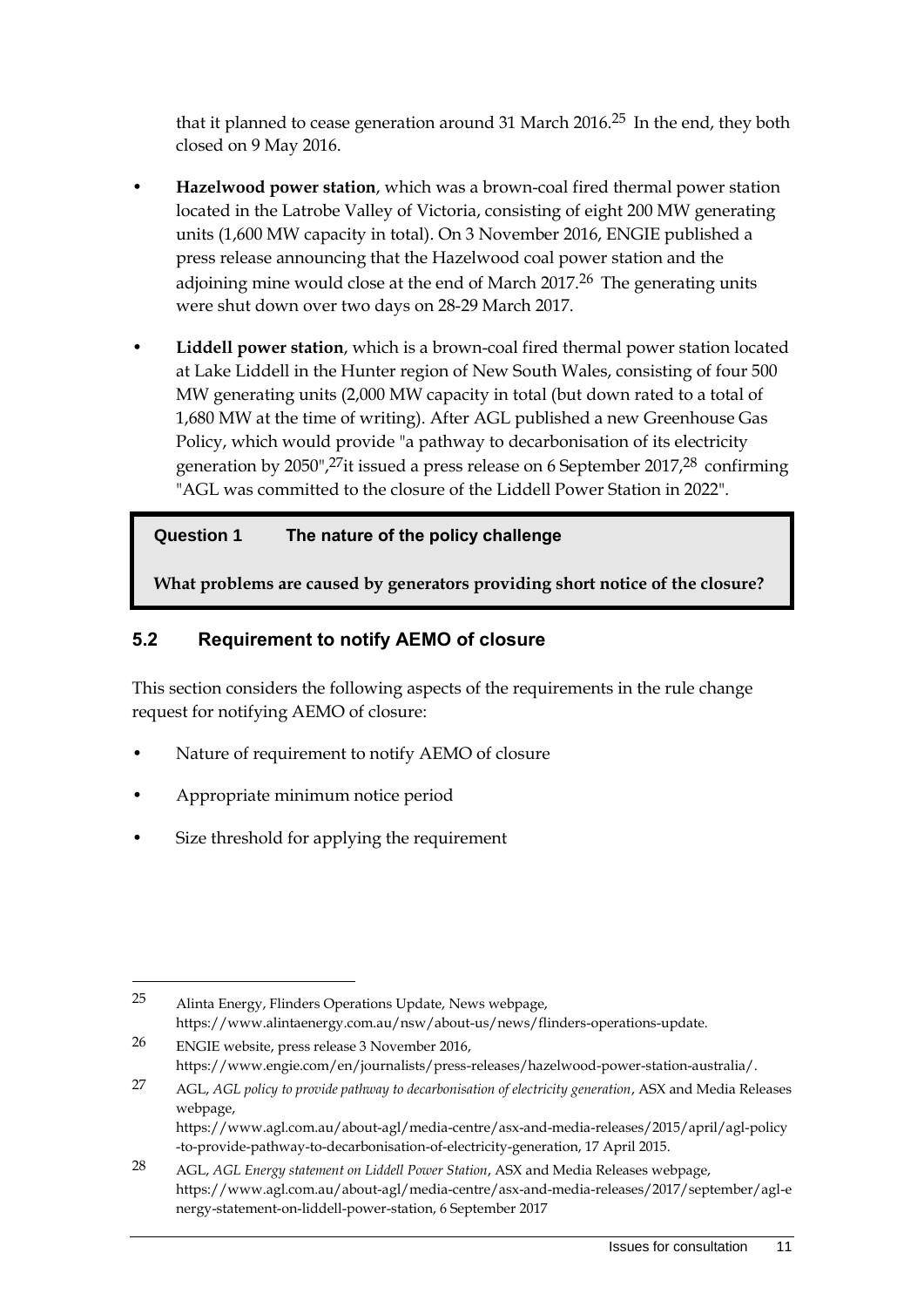#### **5.2.1 Nature of requirement to notify AEMO of closure**

The rule change request includes three new provisions for generators to notify AEMO of its intention to retire a generating unit:

- 1. The addition of clause 2.2.1(e)(2A) requiring a person wanting to register as a Generator to notify AEMO of the year in which the Generator expects a generating unit classified as a scheduled generating unit or a semi-scheduled generating unit to cease supplying electricity to the transmission network or distribution network at its connection point
- 2. The addition of clause 2.10.1(c2) requiring a closure date notified to AEMO, in respect of a Scheduled Generator or Semi-scheduled Generator, be a date no earlier than the date that is three years from the date of the notice given in paragraph (a).
- 3. The rule change request provides that a closure date can be earlier than three years from the date the notice is given under proposed clause 2.10.1(c2), where an event beyond the reasonable control of the generator has occurred, and where the occurrence of the event could not reasonably have been foreseen by the generator.

In addition to these new requirements on generators, the rule change request also includes amendments to:

- clause  $3.7.1(c)(1)(ii)$ , which would require AEMO to collect, update, and publish in respect of scheduled generating units, any notifications of cessation of registration by the generator, and the expected closure year for scheduled generating units as part of the PASA process<sup>29</sup>
- clause 3.7.2(d)(3), which would require scheduled generators to notify AEMO of the most up to date expected closure year of scheduled generating units as part of the MT PASA process<sup>30</sup>
- clauses 3.7B(b)(1), which would require semi-scheduled generators to notify AEMO of the expected closure year of semi-scheduled generating units as part of the PASA process
- clause 3.7B(c)(2), which requires AEMO when preparing an unconstrained intermittent generation forecast, $31$  to have regard to the notified cessation of registration for a scheduled generator and the expected closure year of generating units

<sup>29</sup> AEMO is required to follow the PASA process, which provides forecasts that determine whether there will be sufficient supply to meet projected demand over various forward intervals.

<sup>30</sup> The MT PASA process calculates the adequacy of expected electricity supply to meet demand across a two-year horizon.

<sup>31</sup> NER definition Chapter 10 - A forecast prepared by AEMO in accordance with rule 3.7B of the NER of the available capacity of each semi-scheduled generating unit.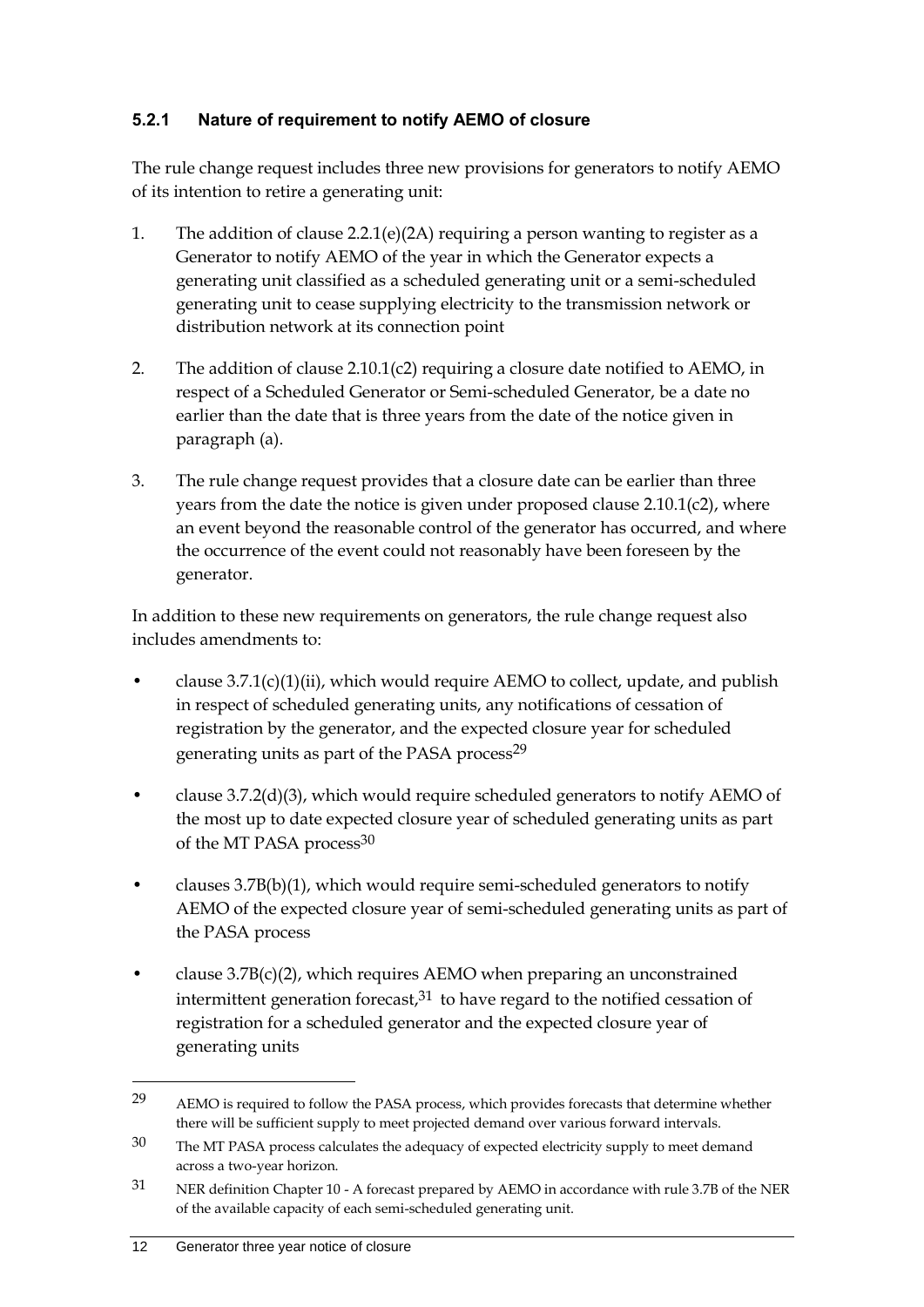clause  $3.13.3(q)$ , which would require AEMO to publish the expected closure year for scheduled generating units and semi-scheduled generating units as part of the ESOO.

The Commission is interested in stakeholders' views on the nature of the requirement on generators to notify AEMO of closure and under what processes stakeholders have the obligation to notify AEMO of closure and how the obligation would apply.

### **Question 2 Nature of requirement to notify AEMO of closure**

**(a) Through which processes should participants notify AEMO of their closure intentions?**

**(b) Are there other information processes that would benefit from having closure dates included?** 

### **5.2.2 Appropriate minimum notice period**

The rule change request follows the Finkel Review recommendation for a minimum three years notice of closure. In determining the length of notice required, the Finkel Panel suggested that three years provided an appropriate trade-off between additional certainty for new investors and decision making flexibility for generators. It considered a longer period might provide better planning information for those looking to enter the market, but may place an unrealistic expectation of foresight on existing generators. At a minimum, the Finkel Panel considered the notice period should give enough time for new generation capacity to enter the market.

The Commission is interested in stakeholder's views on what notice period is required for a generator to provide the community sufficient time to adequately plan for the change and for the market to provide replacement resources to lessen any negative impact of the closure on prices and reliability.

### **Question 3 Appropriate minimum notice period**

**(a) Does three-year minimum notice strike the right balance between providing investors with enough notice and generators enough decision making flexibility?** 

**(b) If not three years, what should the appropriate minimum notice period be and why?**

### **5.2.3 Size of generator threshold**

The rule change request includes clause 2.10.1(c1), which would require all registered participants to notify AEMO of the date upon which it wishes the classification of a generating unit to be terminated and, in the case of a market generator, it will cease to supply electricity or trade directly in the market (the closure date). The proposed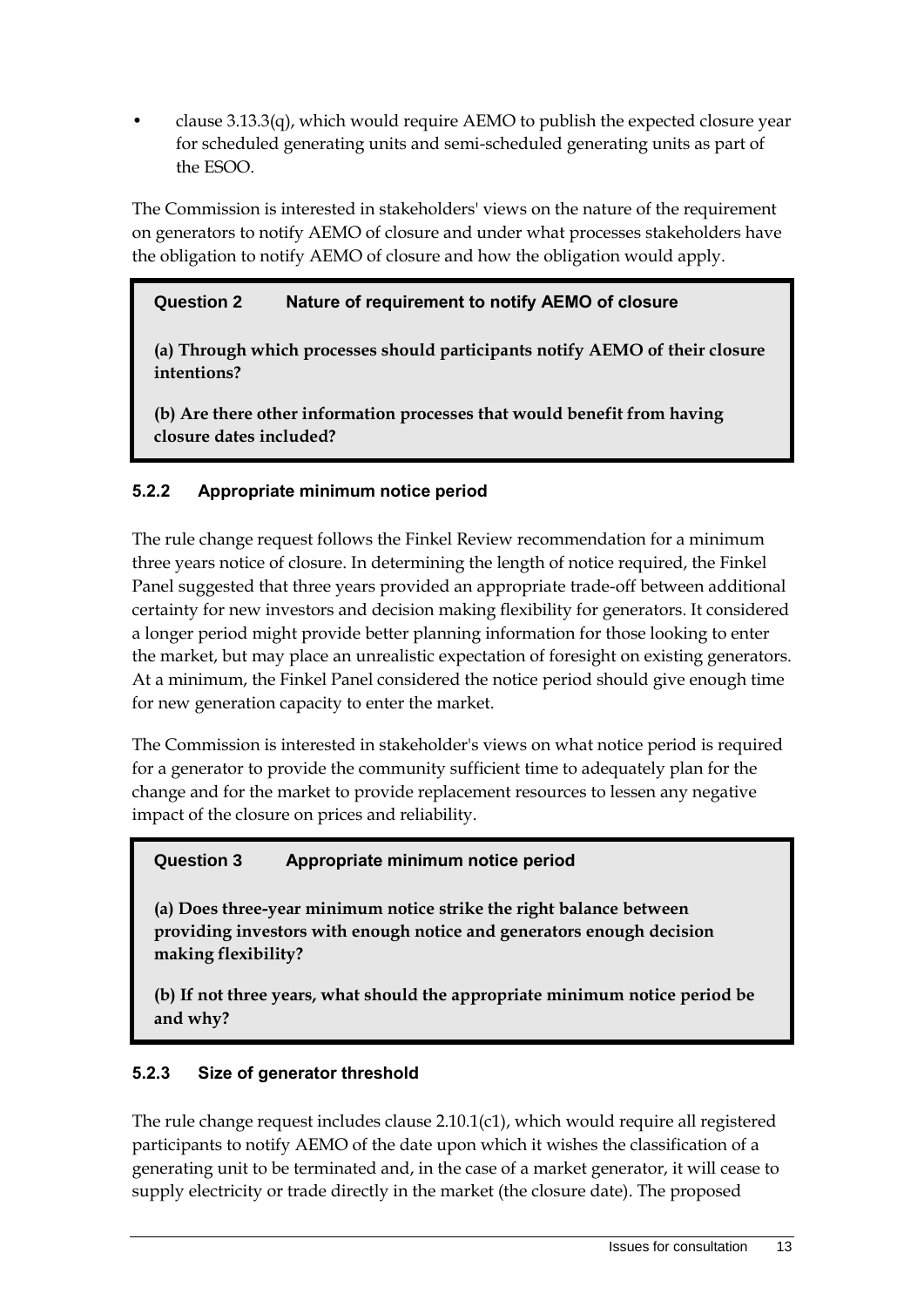clause 2.10(c2) would require scheduled and semi-scheduled generators to specify a closure date no earlier than a date three years from the date the notice is given. This means the proposed rule would not apply to non-scheduled generators as defined in clause 2.2.3 - that is, with an nameplate rating less than 30 MW, and is primarily for local use or unable to participate in central dispatch per rule 3.8 (the AEMO dispatch process).

The Finkel Review recommended the requirement apply to large generators but did not define the size at which the cut-off might occur.

The Commission is interested in stakeholders' views on the size threshold that should apply to the minimum notice period required in a notice of intention to close.

### **Question 4 Size of generator threshold**

**What size threshold should apply to the requirement to notify AEMO of closure?**

## <span id="page-17-0"></span>**5.3 Enhanced reporting of expected closure**

The rule change request includes the following amendments to the NER:

- Administration of PASA (clause 3.7.1(c)), which would require AEMO to collect, update, and publish any notified cessation of registration dates for scheduled generators, and the expected closure year for scheduled generating units as part of the PASA process.
- MT PASA (clause 3.7.2(d)), which would require generators to notify AEMO of the expected closure year of scheduled generating units.
- Unconstrained intermittent generation forecast (clause  $3.7B(b)(1)$ ), which would require generators to notify AEMO of the expected closure year of semi-scheduled generating units (if it has changed from any previous notification provided to AEMO).
- Unconstrained intermittent generation forecast (clause  $3.7B(c)(2)$ ), which would require AEMO to take account of any notified cessation of registration dates for scheduled generators, and the expected closure years of the generating units when preparing an unconstrained intermittent generation forecast.
- Systems and procedures (clause 3.13.2(l)), which clarifies that expected notice of closure or intention to cease registration cannot be withheld from AEMO under the provisions of clause 3.13.2(k).
- Standing data (clause 3.13.3(a)(2A), which would require AEMO to establish, maintain, update, and publish a list of expected closure years for all scheduled generating units or semi-scheduled generating units notified under clause 2.10.1, clause  $3.7.2(d)(3)$  or clause  $3.7B(b)(1)(B)$ .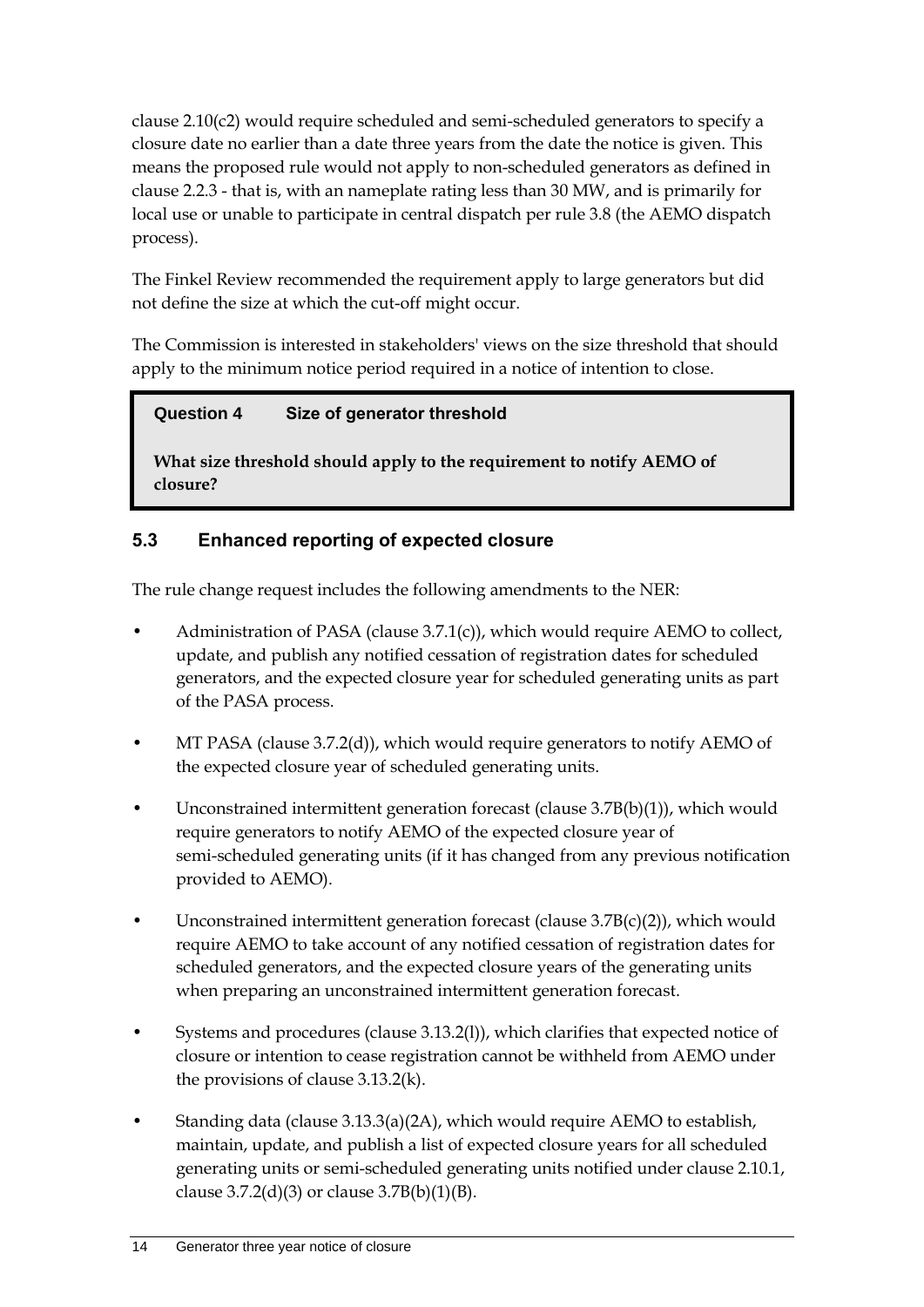Statement of opportunities (clause  $3.13.3(q)(3A)$  and  $(3B)$ ), which would require AEMO to include and publish the scheduled generating units and semi-scheduled generating units with expected closure years in the subsequent 10 year period and any generating units for which Generators have provided notice of cessation of registration or termination of classification under rule 2.10.

While generators already notify AEMO of their availability intentions as part of the PASA process, the rule change request would formalise the requirements with respect to generator intentions to close (cease supplying electricity). The changes also include a new requirement for AEMO to establish, maintain, update, and publish the list of closure dates for all scheduled and semi-scheduled generating units.

The Commission is interested in stakeholders' views about the rule changes proposed, including any estimates of the extra costs that they would create.

#### **Question 5 Enhanced reporting of expected closure**

**(a) What do you think of the changes proposed to give effect to the rule change proposal?**

**(b) What extra costs (if any) would they create?**

### <span id="page-18-0"></span>**5.4 Compliance and penalties**

As noted above, the rule change request focusses on enhancing the information available to AEMO and the market in relation to generator closures.

The proposed rule (clause 2.10(c3)) would allow generators to notify AEMO of a closure date earlier than three years from the date of the notification date because "an event that is beyond the reasonable control of the relevant Generator has occurred and the occurrence of the event (or of an event of a similar kind) could not reasonably have been foreseen by the relevant Generator". The requirement for generators to notify AEMO of their intention to close would not be a civil penalty provision in the National Electricity (South Australia) Regulations. However, the rule changes proposed to require scheduled and semi-scheduled generators to provide AEMO current and keep up to date expected closure years amend provisions of the Project Assessment of System Adequacy (Rule 3.7), which already contain civil penalty provisions.

The Finkel review suggested the notice of closure requirement be 'binding' while the register of long term expected closure dates be non-binding. With respect to compliance, the final report had this to say about the notice of closure requirement:

"The notice of closure requirement must be sufficiently binding for the planning and resulting reliability benefits to be realised. Flexibility in how the requirement is enforced could be appropriate in cases where there is no net impact on available capacity, for instance if an exiting generator brings forward replacement capacity in the same NEM region. However, there should be a firm expectation that generator owners and operators put in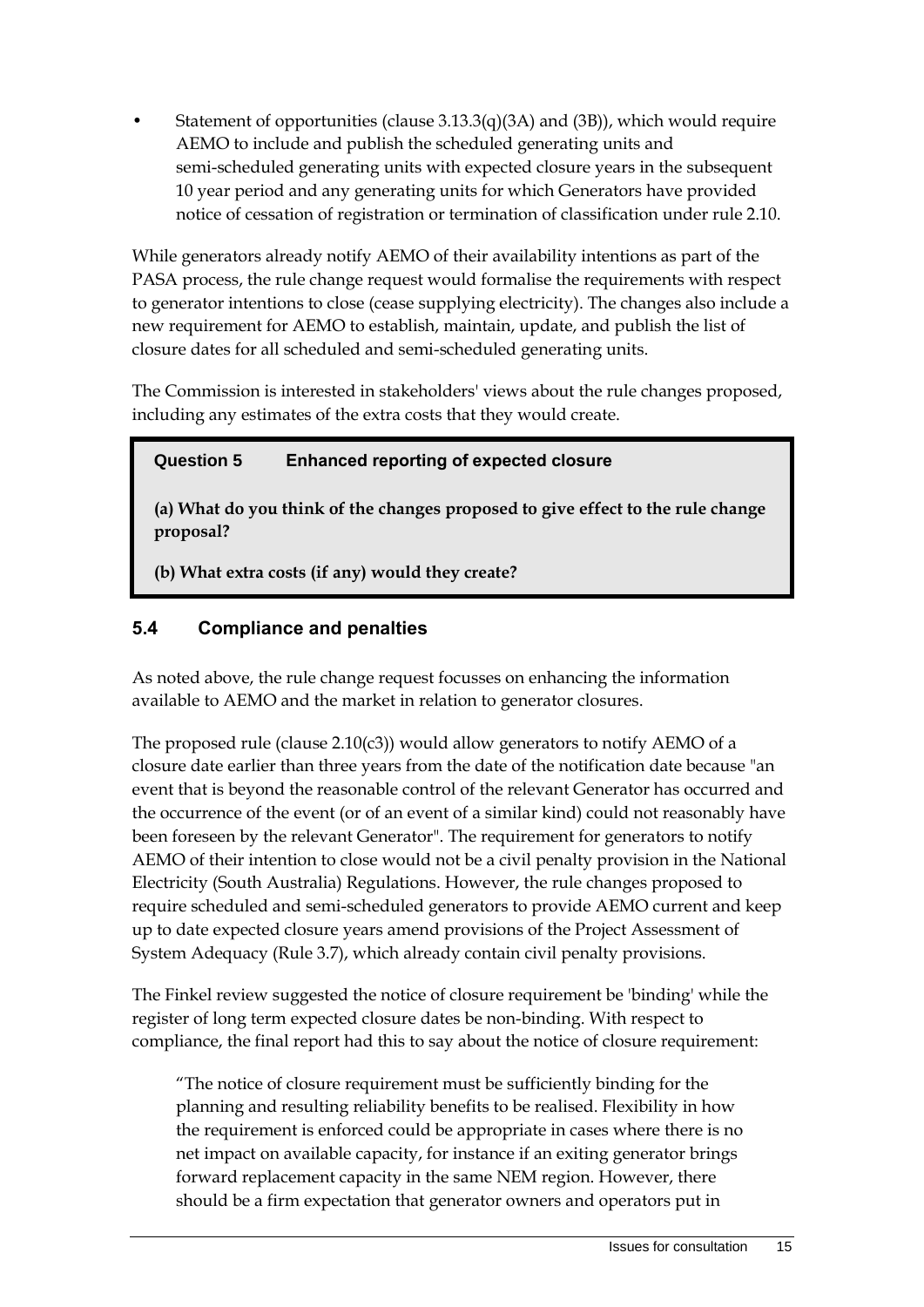place the necessary insurance, maintenance schedule or otherwise to ensure compliance with the notice period requirement is possible."

In respect of the Finkel Review's recommendation for a non-binding requirement for AEMO and generators to maintain and publish a register of long term expected closure dates, the Commission notes the rule change request would require:

- generators to provide information on their expected closure date
- AEMO to establish, maintain, update, and publish a list of expected closure years for all scheduled generating units or semi-scheduled generating units notified under clause 2.10.1, clause 3.7.2(d)(3) or clause 3.7B(b)(1)(B).

It is unclear to the Commission how these requirements are consistent with the Finkel Review's recommendation for the register to be non-binding.

It is important to note that while generators would provide information on their intended closure dates it does not mean they would necessarily make themselves available in the market until this time. This raises questions as to what exactly "closure" means in this context e.g. how decisions to mothball units should be treated; how to treat a single unit retirement etc.

Neither the Finkel Review report, nor the rule change proponent have considered the penalties that should apply to encourage compliance.

The Commission is interested in stakeholders' views on how to manage compliance.

## **Question 6 Compliance and penalties**

**(a) Should a civil penalty apply in relation to the proposed changes?**

**(b) Is it appropriate to provide exceptions to the requirement for a generator to provide three years notice in response to unforeseeable events beyond the reasonable control of the generator?**

**(c) What guidance should be provided in the NER about what "closure" means?**

## <span id="page-19-0"></span>**5.5 Proposed change to the EAAP process**

The proponent has also included a proposed change to the EAAP process (clause  $3.7C(k)$ ) to give the Reliability Panel the discretion to identify its own specific energy constraint scenarios for AEMO to study under the EAAP.

The Commission is interested in stakeholders' views on the proposed change to the rules.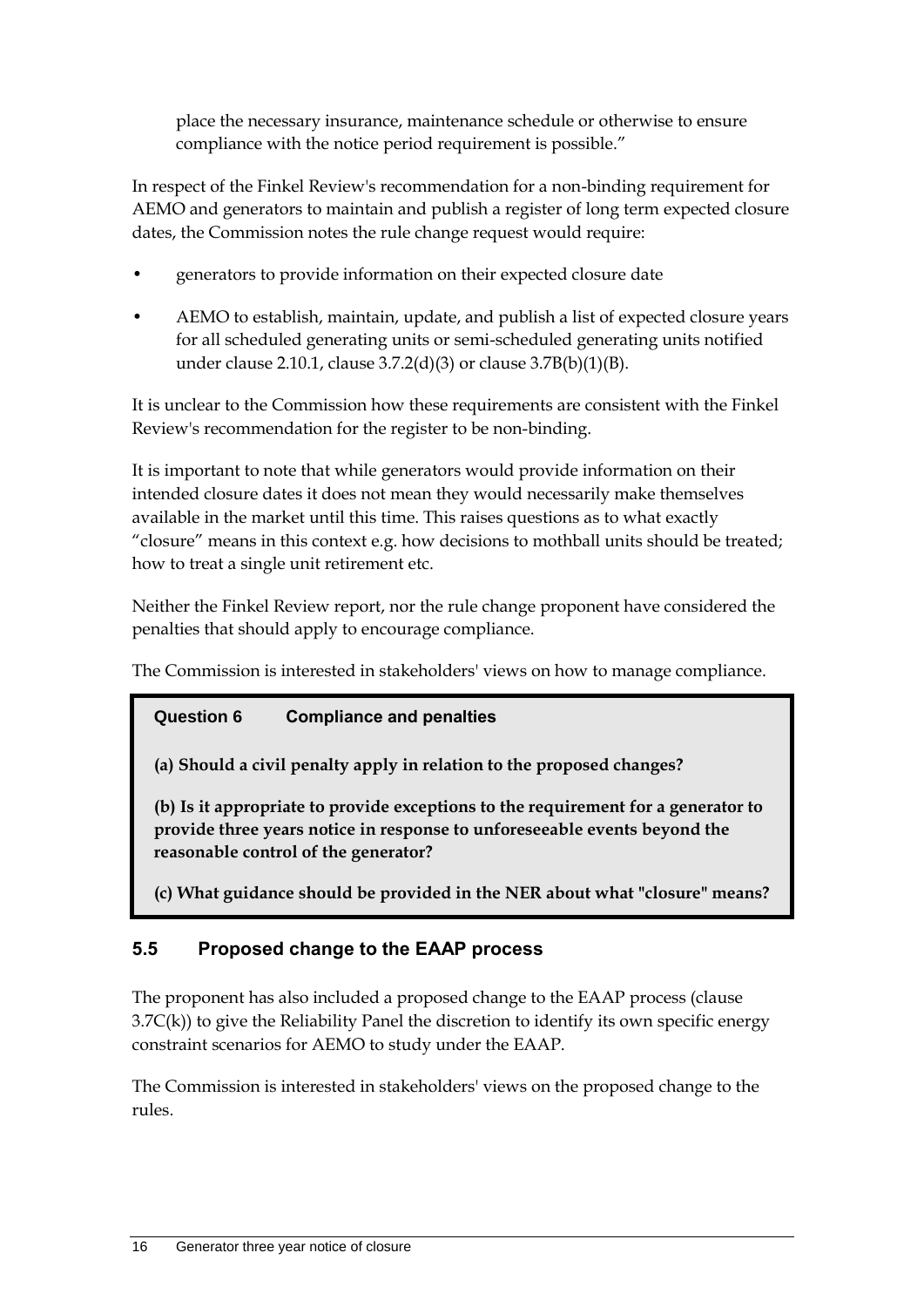## **Question 7 Proposed change to the EAAP process**

**Do you have any comments on the proposed change to the EAAP process?**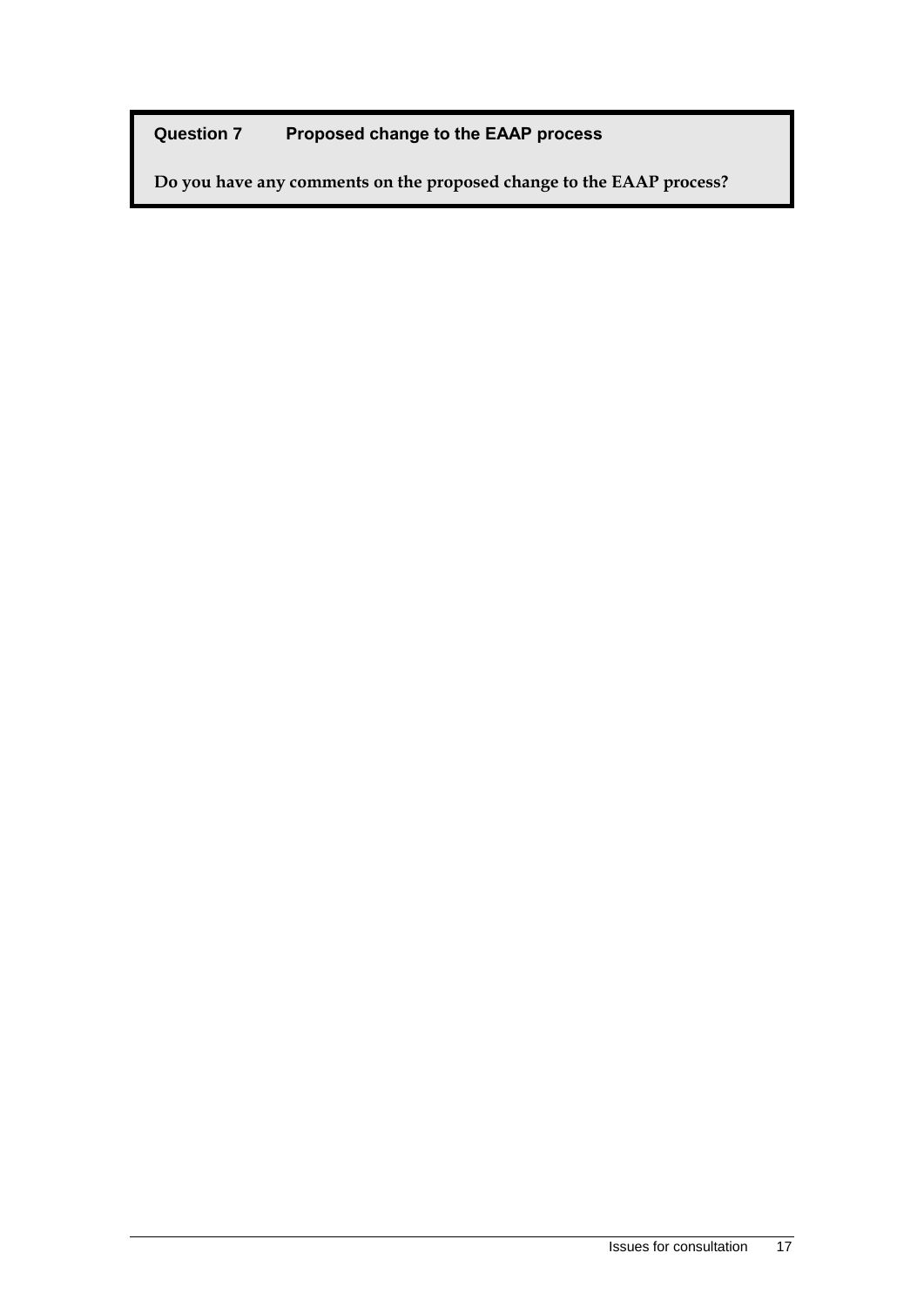## <span id="page-21-0"></span>**6 Lodging a submission**

The Commission has published a notice under s. 95 of the NEL for this rule change proposal, inviting written submission.

You need to lodge your submission online (see details in subsection 6.1) or by mail (see details in subsection 6.2) by 5pm, Thursday 7 June 2018, in accordance with the following requirements.

Where practicable, submissions should be prepared in accordance with the Commission's Guidelines for making written submissions on rule change requests<sup>32</sup> The Commission publishes all submissions on its website, subject to a claim of confidentiality.

All enquiries on this project should be addressed to Greg Williams on (02) 8296 7800.

## <span id="page-21-1"></span>**6.1 Lodging a submission electronically**

Electronic submissions must be lodged online via the Commission's website, www.aemc.gov.au, using the "lodge a submission" function and selecting the project reference code ERC0239. The submission must be on letterhead, if you are submitting on behalf of an organisation, and it must be signed and dated.

## <span id="page-21-2"></span>**6.2 Lodging a submission by mail**

The submission must be on letterhead, if submitted on behalf of an organisation, and it must be signed, dated and sent to:

Australian Energy Market Commission PO Box A2449 Sydney South NSW 1235

The envelope must be clearly marked with the project reference code ERC0239.

1

<sup>32</sup> This guideline is available on the Commission's website www.aemc.gov.au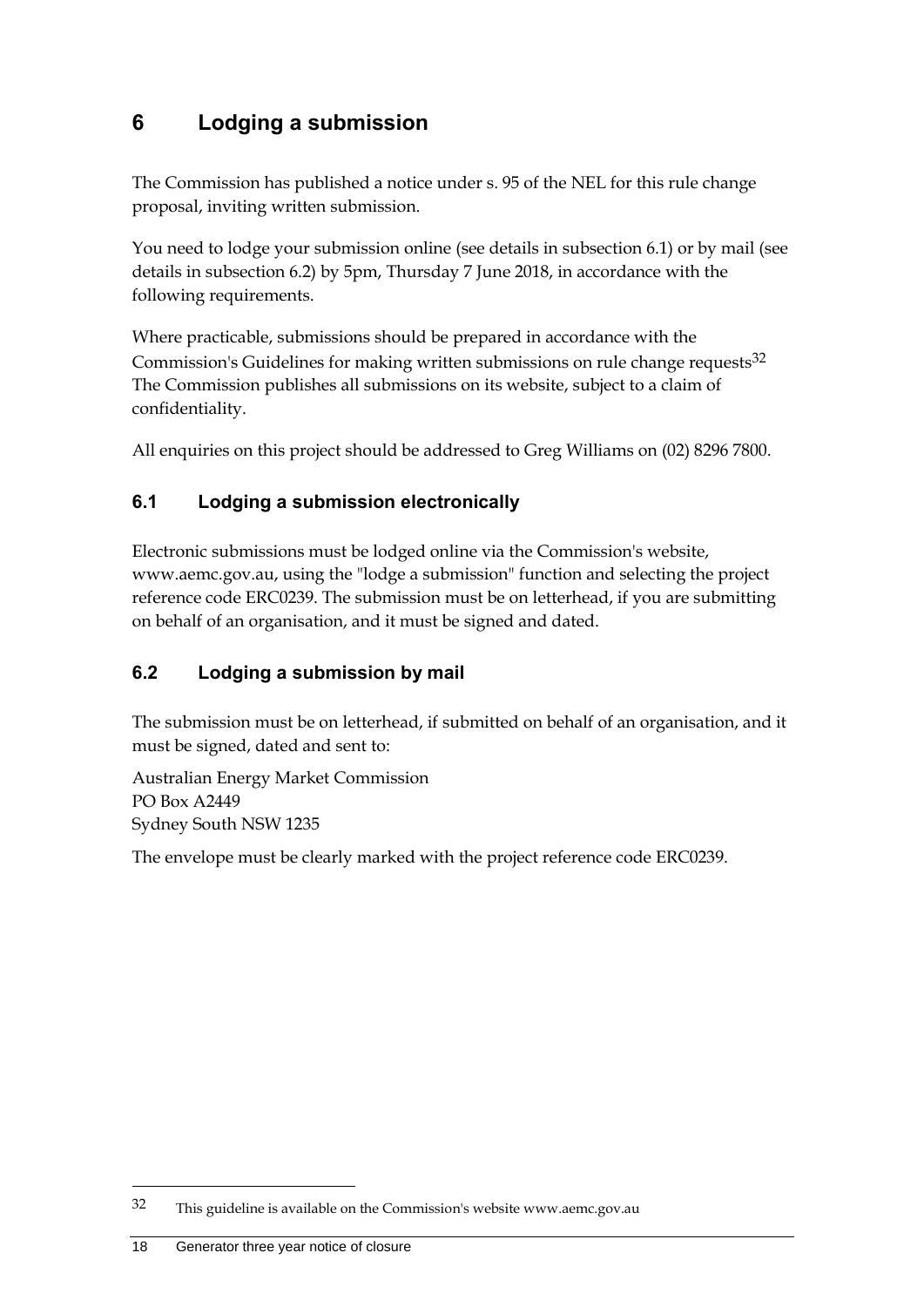## <span id="page-22-0"></span>**Abbreviations**

| <b>AEMC</b> | <b>Australian Energy Market Commission</b>             |
|-------------|--------------------------------------------------------|
| <b>AEMO</b> | Australian Energy Market Operator                      |
| Commission  | See AEMC                                               |
| EAAP        | <b>Energy Adequacy Assessment Projection</b>           |
| <b>ESB</b>  | <b>Energy Security Board</b>                           |
| <b>ESOO</b> | <b>Electricity Statement of Opportunities</b>          |
| MT PASA     | Medium Term Projected Assessment of System<br>Adequacy |
| <b>NEO</b>  | National Electricity Objective                         |
| <b>NERO</b> | National Energy Retail Objective                       |
| <b>NGO</b>  | National Gas Objective                                 |
| <b>PASA</b> | Projected Assessment of System Adequacy                |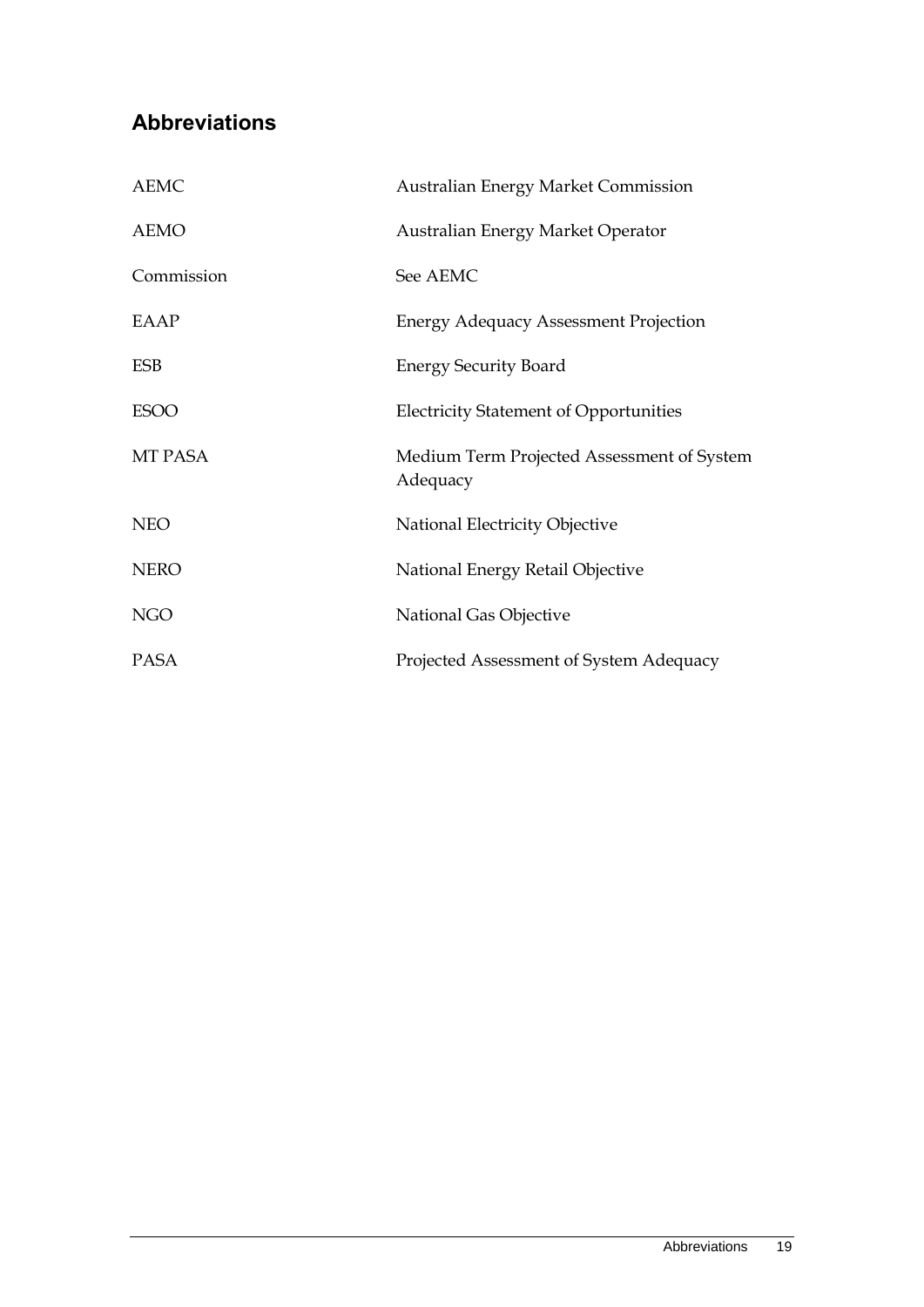## <span id="page-23-0"></span>**A Details of prior AEMC advice on generator closure**

On 16 June 2015, the AEMC provided advice to the COAG Energy Council on the factors involved in a decision to retire or decommission generation assets and whether or not there were material barriers to their orderly exit from the NEM.33

The advice lists some of the factors generators take into account when they are considering a decision to retire generating plant. Included as part of its advice, the AEMC published a report from Frontier Economics on the economic theory around barriers to exit. The Frontier Economics report noted that Generators are naturally reluctant to retire generating plant because reducing supply can provide their competitors a relative advantage. This is known as 'first-mover disadvantage'.34

The Commission's advice noted that a decision to retire a generating unit or station was not binary and there were several intermediate options, including:

- dispatch at minimum stable generation an option for generating units that want to avoid expensive shutdown and restart costs and instead endure some trading intervals where the price they receive is lower than their variable costs
- two-shifting (temporary shutdown) an option for generating units where the extent of low priced trading intervals has reached a level where it is more economical to temporarily shutdown and restart them
- seasonal shutdown a form of two-shifting on an annual or biannual cycle more typical for power stations that have higher shutdown and restart costs
- mothballing a form of shutdown that refers to the operational techniques required to prevent corrosion or deterioration when a plant is not operating for an extended period (or for an indefinite period).

Decommissioning was noted as the last option available to a generator as it consists of a permanent shut-down with a series of consequential obligations. These obligations include:

- continuous disclosure obligations on publically listed companies to notify the stock exchange of any information that a reasonable person would expect to have a material effect on their share price
- fuel contracts

<u>.</u>

electricity derivative contracts

<sup>33</sup> AEMC website, Market Reviews Advice webpage, https://www.aemc.gov.au/sites/default/files/content/bda2ad5f-5065-423f-b4fe-5d848219e086/E PR0045-Advice-Barriers-to-Exit-Final.pdf, 16 June 2015.

<sup>34</sup> Frontier Economics, *Barriers to exit for electricity generators in the NEM*, Report prepared for the Australian Energy Market Commission, June 2015, p. 4.